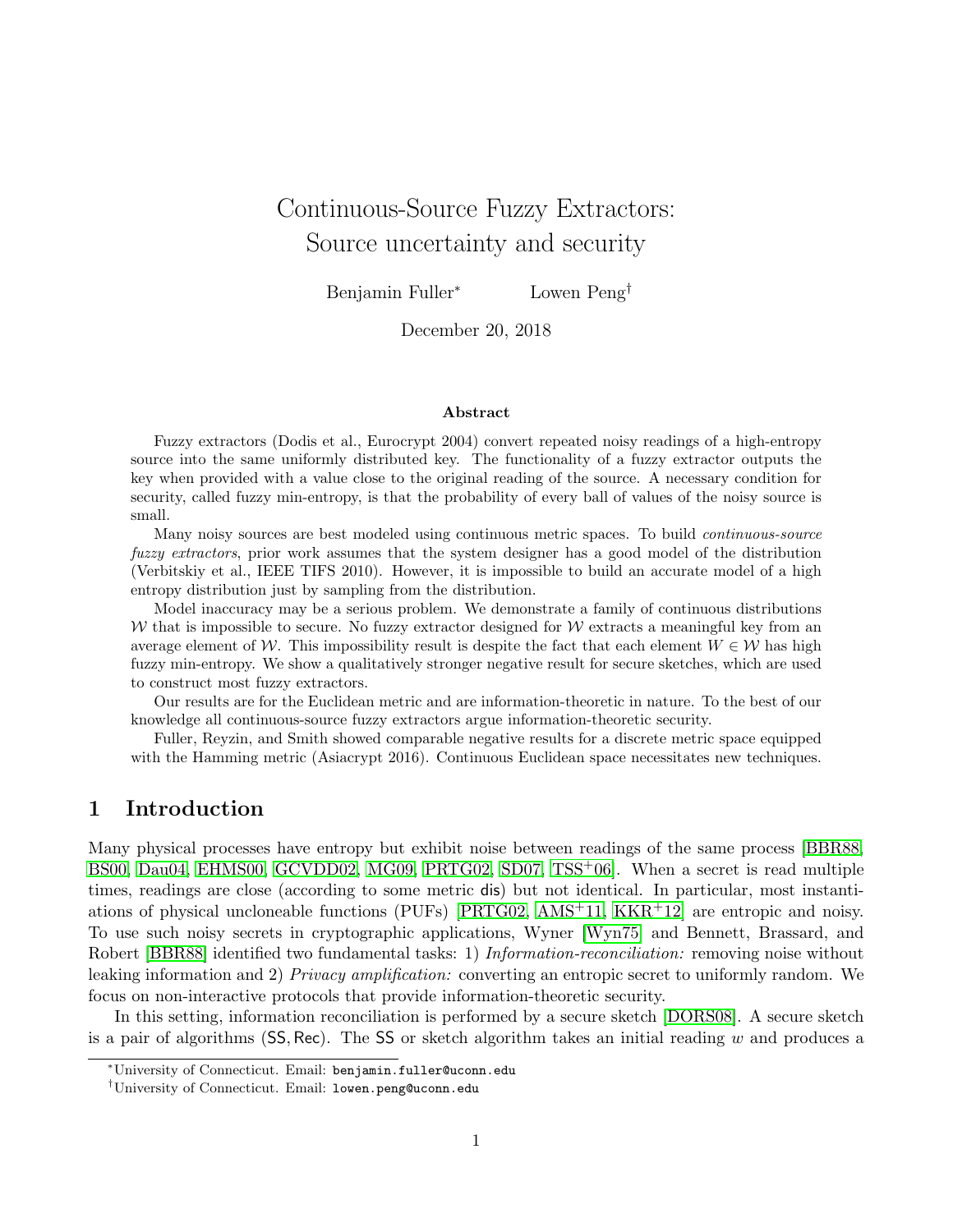nonsecret *helper* value ss. Let t be an error parameter. The Rec or recover algorithm takes a subsequent reading w' along with ss and outputs w if  $dis(w, w') \leq t$ . The security requirement for a secure sketch is that  $w$  is hard to predict given  $ss$ .

A fuzzy extractor performs information reconciliation and privacy amplification simultaneously, producing a stable and nearly uniform key [\[DORS08\]](#page-19-4). Fuzzy extractors similarly consist of two algorithms. The generate algorithm (Gen) takes an initial reading  $w$ , producing a key along with a nonsecret helper value pub. The reproduce (Rep) algorithm takes w' and pub, reproducing key if  $dis(w, w') \leq t$ . The security requirement for fuzzy extractors is that key is statistically close to uniform knowing pub. Most fuzzy extractors combine a secure sketch and a randomness extractor [\[NZ93\]](#page-20-4).

We consider sources  $W$  taking values in a continuous metric space. To distinguish from the discrete case, a fuzzy extractor for such sources is known as a continuous-source fuzzy extractor [\[BDHV07\]](#page-18-3). Multiple PUFs produce such features including optical  $[PRTG02, SFIC14]$  $[PRTG02, SFIC14]$  and capacitance  $[TSS<sup>+</sup>06]$ PUFs. We consider an *n*-dimension space with Euclidean distance:  $\text{dis}(x, y) = \sqrt{\sum_{i=1}^{n} (x_i - y_i)^2}$ .

The key question in designing a fuzzy extractor is which distributions  $W$  can be "secured." A distribution W has min-entropy, denoted  $H_{\infty}(W)$ , if every outcome has low probability. That is:  $H_{\infty}(W) \geq k$ if  $\forall w, \Pr[W = w] \leq 2^{-k}$ . There are two problems with applying min-entropy in continuous metric spaces 1) min-entropy is inherently a discrete notion and 2) there are discrete distributions with min-entropy where key derivation is impossible. For example, arbitrary distributions with more errors than entropy are impossible to secure [\[KLRW14,](#page-19-5) [DGSV15,](#page-19-6) [MvdLvdSW15,](#page-20-6) [CFP](#page-18-4)+16].

Fuller, Reyzin, and Smith [\[FRS16\]](#page-19-7) introduced a more precise notion to measure a noisy distribution's suitability for stable key derivation called *fuzzy min-entropy*. Fuzzy min-entropy codifies the adversary's success when provided with only the *functionality* of a fuzzy extractor (or secure sketch). Consider some known distribution W. The adversary's best strategy is to find  $w'$  that maximizes the weight of possible  $w \in W$  within distance t of w'. Denote by  $B_t(w')$  the closed ball of radius t around w'. Fuzzy min-entropy is formally defined as

$$
\mathcal{H}_{t,\infty}^{\mathbf{fuzz}}(W) \stackrel{\text{def}}{=} -\log \left( \max_{w'} \Pr[W \in B_t(w')] \right).
$$

Since fuzzy extractors are designed for entropic distributions, the system designer only has a model of the underlying physical process. As the designer can only work with a limited number of samples from the distribution, this model is inherently limited. After deployment, the adversary spend more time modeling, resulting in a more accurate model. As a result fuzzy extractors work for all distributions in a family W. Ensuring security for a whole family is called the distributional uncertainty setting.

**The discrete case** Fuller, Reyzin, and Smith presented a family of distributions  $W$  where each element  $W \in \mathcal{W}$  has fuzzy min-entropy such that no fuzzy extractor ( $\mathsf{Gen}_{\mathcal{W}}, \mathsf{Rep}_{\mathcal{W}}$ ) can simultaneously secure the family W. That is, any fuzzy extractor ( $\mathsf{Gen}_{\mathcal{W}}$ ,  $\mathsf{Rep}_{\mathcal{W}}$ ) must be insecure for at least one element  $W \in \mathcal{W}$ assuming the adversary knows the probability distribution W and the public helper value. Their result is for discrete Hamming space. We ask a natural question:

Do continuous source fuzzy extractors exist for all families  $W$  with fuzzy min-entropy?

#### 1.1 Our Contribution and Techniques

We show a family of distributions W where no fuzzy extractor or secure sketch can secure W (Theorems [4.1](#page-8-0)) and [5.1](#page-13-0) respectively). This answers the above question negatively. The secure sketch result is qualitatively stronger as it holds even if the secure sketch is allowed to be wrong a constant fraction of the time. Since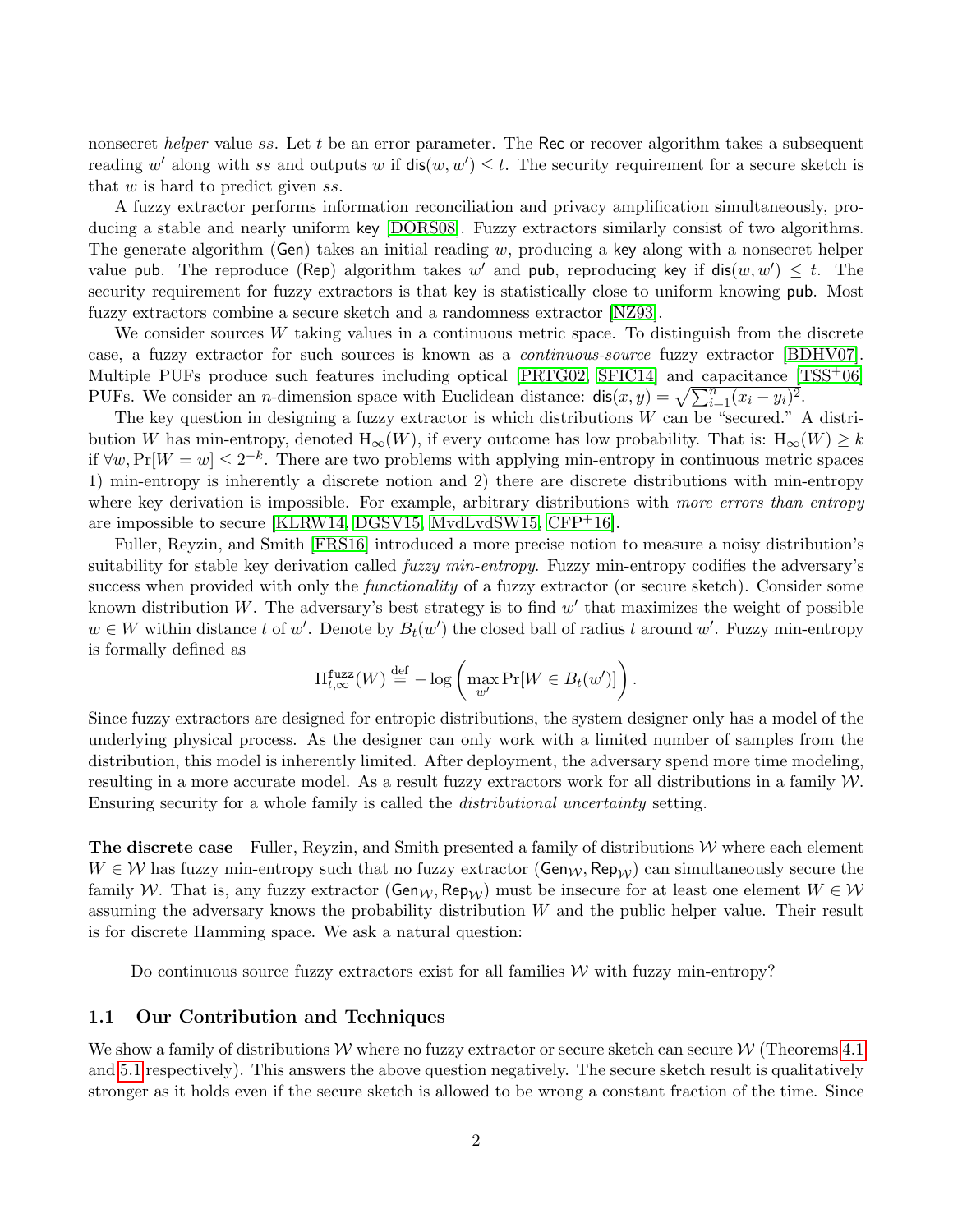these results are negative, their form is slightly difficult to understand. We show a family  $W$  such that for any cryptographic construction designed for  $W$  there exists an adversary that breaks security.

Our result holds for a uniform random  $W \overset{\$}{\leftarrow} \mathcal{W}$ . We note the nonstandard notation, we are sampling a probability distribution from a set of probability distributions. To give intuition we consider the case of a secure sketch  $(SS, Rec)$ . Our result relies on the following asymmetry: SS sees only w sampled from W while the adversary knows which distribution W was used to sample  $w \leftarrow W$ . For error tolerance the public output ss must have some information about w. If the family  $W$  is carefully designed we can argue the adversary gains independent knowledge from  $ss$  and the distribution  $W$ . Together this independent knowledge can be used to break security. In both negative results there are two key components:

- 1. Leakage: Arguing that the public value ss restricts the set of possible  $w$ .
- 2. Independence: Showing that knowing the distribution W provides independent (and therefore new) information about the point w.

The core of both proofs is constructing a family where these two properties hold.

Secure sketches To illustrate techniques we first focus on secure sketches.

1. Leakage: For a secure sketch to be correct for w it must hold that for most nearby  $w'$ , Rec $(w', ss)$  = w. Denote by  $C$  the set of all points  $w$  where Rec of nearby points is  $w$ . More formally,

$$
C = \left\{ w \middle| \Pr_{w' | \text{dis}(w, w') \le t}[\text{Rec}(w', ss) = w] \ge 1/2 \right\}.
$$

The points in C form a Shannon error correcting code. This implies that  $\forall x, y \in C$ ,  $\textsf{dis}(x, y) \geq t/2$ . Since  $C$  forms a code, one can bound the size of  $C$  using packing arguments.

2. Independence: To show that learning the distribution  $W$  gives fresh information, we consider distributions W that are the set of all points with the same output of a universal hash family  $\left[{\rm CW79}\right]$ . That is, the description of W has two parts, the description of a hash function h and an output y. A distribution  $W_{h,y}$  is the uniform distribution over the set  $\{w|h(w) = y\}$ . Since the hash is universal and h is not known to the SS algorithm, given w, the rest of the support of  $W$  is unknown. Thus, the information in  $h(y)$  reduces the uncertainty on the point w.

In order for each distribution  $W$  to have fuzzy min-entropy it is also necessary for the universal hash family H to have preimage sets with minimum distance. That is, for  $h \in \mathcal{H}$  and all  $x, x'$  such that  $h(x) = h(x')$  then  $dis(x, x') \ge t$ . The hash function we use is all points in the coset of a random p-ary lattice with minimum distance  $t$ . This hash function and the resulting family of distributions is described in detail in Section [3.](#page-6-0)

Fuzzy extractor For a fuzzy extractor, showing the Leakage property is more delicate:

1. Leakage: The functionality of a fuzzy extractor allows a continuous region to map to the same key. Thus, rather than considering consistent points, the fuzzy extractor partitions the metric space based on what key is output by Rep. We call this partition  $Q_{\text{key}}$ . The functionality of a fuzzy extractor demands that the true w lies in the *interior* of some part in  $Q_{\text{kev}}$ . The adversary can then limit their search to points in the interior.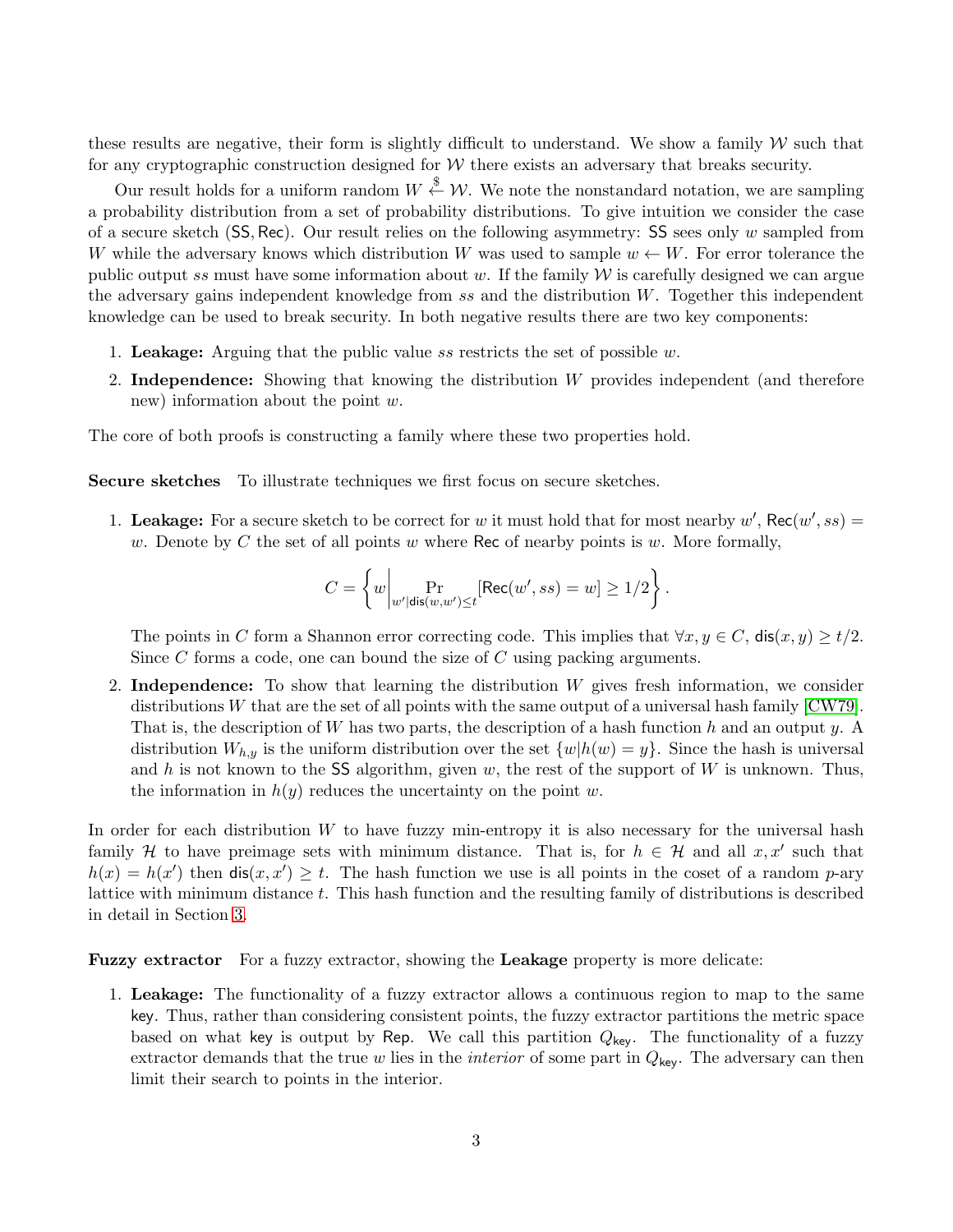Challenges of continuous metric spaces Euclidean space is challenging for two reasons:

- 1. Volume grows exponentially with the radius of the ball in Euclidean space. This growth is super exponential in Hamming space, growing exponentially in the binary entropy of the radius (see for example  $[Gur10]$ ). This slower rate of volume growth increases the size of  $C$  (resp. the size of the interior of parts of  $Q_{\text{key}}$ ) for secure sketches (resp. for fuzzy extractors).
- 2. In the fuzzy extractor case, the interior of the parts in  $Q_{\text{key}}$  is continuous which precludes the use of counting techniques. In place of counting techniques, we show the volume of the interior is smaller than the "volume" of different distributions. That is, we show that any region  $V$  of fixed volume  $v$ must not include some distributions in W. As mentioned, each distribution  $W \in \mathcal{W}$  is a coset of a random lattice with minimum distance. For region  $V$  to contain a point from every coset,  $v$  must be as large as the Voronoi cell of the lattice. The fraction of distributions not represented in V is at least the ratio of v to the volume of the Voronoi cell.

**Prior Positive Results for a single distribution** W Recent work [\[FRS16,](#page-19-7) [WCD](#page-20-7)<sup>+</sup>17] shows that for any discrete distribution W with (super-logarithmic) fuzzy-min entropy there is a secure discrete fuzzy extractor (Gen<sub>W</sub>, Rep<sub>W</sub>). These constructions need to know the probability distribution function of W exactly and are not instantiable in polynomial time. This is called the precisely known distribution or distribution sensitive setting. However, these techniques are inherently limited to discrete metric spaces.

Prior continuous-source fuzzy extractors applied quantization or partition the input space. As an example, Verbitskiy et al.  $[VTO+10]$  construct a continuous-source fuzzy extractor in the precisely known distribution model. Their construction partitions the input metric into  $A$  and then subpartitions the parts of A using a second partition B. That is, every part of A intersects with every part of B.

The input w's part in A is the key while w's part in B is the public value pub. The system is correct if for all  $w, w'$  such that  $\textsf{dis}(w, w') \leq t$  either 1) w and w' are in the same part of A or 2) w and w' are in different parts of both A and B. If w and w' are in different parts of B, w' can be "pushed" in the direction of the part of  $w$  in  $B$ . This shift will make it so that  $w'$  is pushed to right part of  $A$ .

For security, the probability mass in  $A_{\text{key}} \cap B_{\text{pub}}$  must be the same for all key, pub. If so, knowledge of pub gives no information about key. The resulting key length is  $|key| = log |A|$ .

Verbitskiy et al. describe how to choose A and B for a distribution over  $[0,1]$ . However, it is not clear how their technique extends to multiple dimensions or how large A can be for a fixed error tolerance  $t^{1}$  $t^{1}$  $t^{1}$ . To the best of our knowledge it is not known how to build a continuous-source fuzzy extractor for each distribution with fuzzy min-entropy. Prior work either considers a small constant number of dimensions  $[\text{VTO}^+10]$  or requires dimensions of the input to be uniform or independently distributed [\[LSM06\]](#page-20-9). The major open question resulting from this work is whether continuous-source fuzzy extractors exist for each distribution with fuzzy min-entropy.

Correlated random variables A rich line of research views  $w$  and  $w'$  as samples from a correlated pair of random variables [\[Wyn75,](#page-21-0) [CK78,](#page-18-6) [AC93,](#page-18-7) [Mau93,](#page-20-10) [RW05,](#page-20-11) [TW15,](#page-20-12) [HTW14\]](#page-19-9). Key length is bounded based on mutual information. These works consider the precisely known distribution setting.

Organization The remainder of this paper is organized as follows, Section [2](#page-4-0) covers basic notation and mathematical prerequisites, Section [3](#page-6-0) shows the family of distributions  $W$  that is used in both negative results, Section [4](#page-8-1) shows our fuzzy extractor negative result, and Section [5](#page-13-1) shows our secure sketch negative result. We focus on the fuzzy extractor negative result as it is more challenging.

<span id="page-3-0"></span><sup>&</sup>lt;sup>1</sup>Verbitskiy et al. [\[VTO](#page-20-8)<sup>+</sup>10] extend their construction to work in the distributional uncertainty setting. They show security when the statistical distance between the observed distribution  $W$  and the actual distribution  $W$  is small. The distributions described in this work can not be accurately estimated using a polynomial number of samples.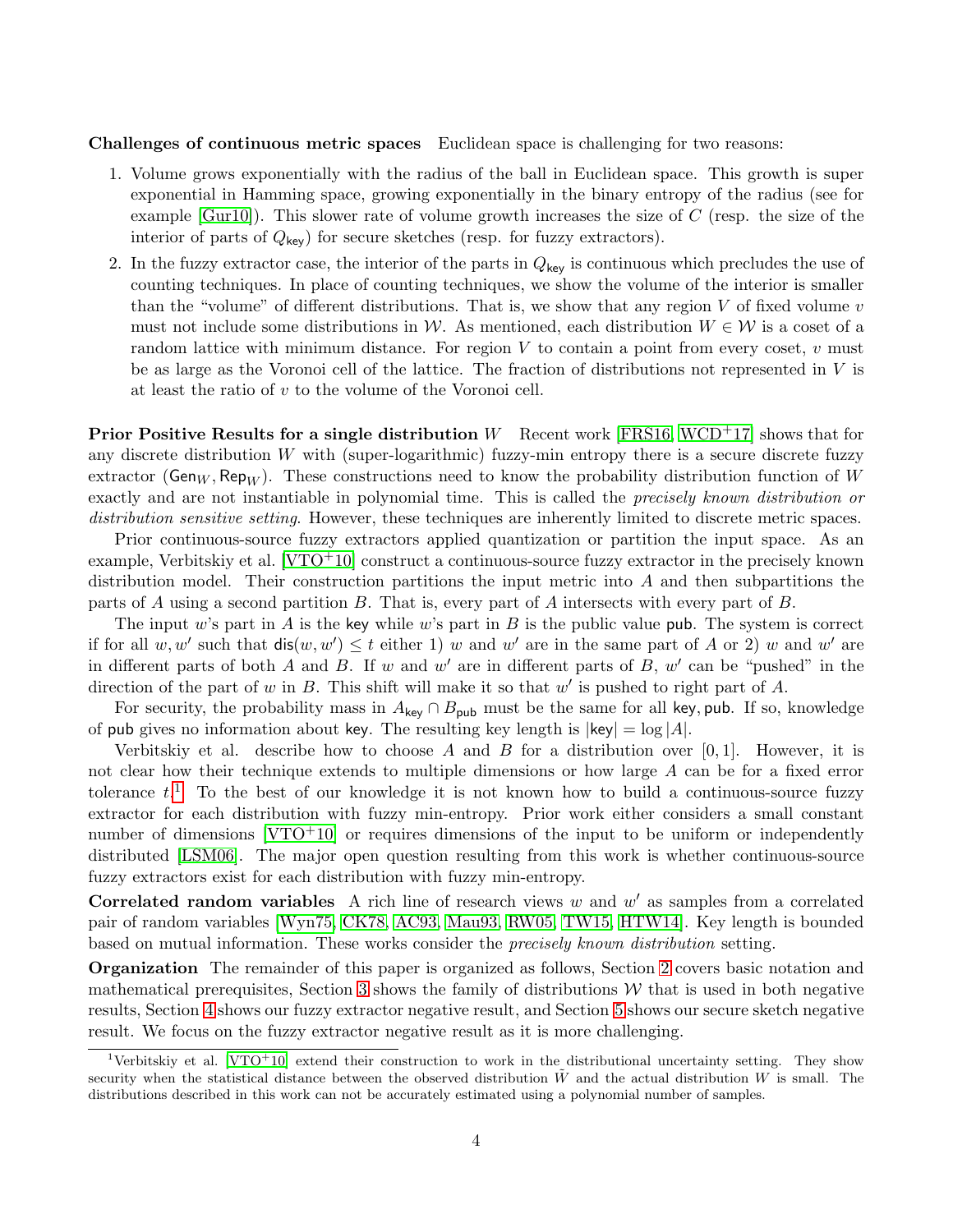### <span id="page-4-0"></span>2 Preliminaries

Random Variables We use uppercase letters for random variables and corresponding lowercase letters for their samples. Multiple occurrence of the same random variable in an expression signifies the same value of the random variable: for example  $(W, SS(W))$  is a pair of random variables obtained by sampling w according to W and applying the algorithm  $SS$  to w. The *statistical distance* between random variables A and B with the same domain is

$$
SD(A, B) = \frac{1}{2} \sum_{a} |Pr[A = a] - Pr[B = b]| = \max_{S} Pr[A \in S] - Pr[B \in S].
$$

**Entropy** All logarithms in this work are base 2. Let  $(X, Y)$  be a pair of random variables. Define minentropy of X as  $H_{\infty}(X) = -\log(\max_x \Pr[X=x])$ . The average (conditional) min-entropy [\[DORS08,](#page-19-4) Section 2.4 of X given Y is

$$
\tilde{H}_{\infty}(X|Y) = -\log\left(\mathop{\mathbb{E}}_{y \in Y} \max_{x} \Pr[X = x | Y = y]\right)
$$

Define Hartley entropy  $H_0(X)$  to be the logarithm of the size of the support of X, that is  $H_0(X)$  =  $\log |\{x| \Pr[X = x] > 0\}|$ . Define average-case Hartley entropy by averaging the support size:

$$
\tilde{H}_0(X|Y) = \log \left( \mathop{\mathbb{E}}_{y \in Y} |\{y| \Pr[X = x | Y = y] > 0\}| \right).
$$

**Metric Spaces and Balls** For a metric space  $(M, dis)$ , the *(closed) ball of radius t around w* is the set of all points within radius t, that is,  $B_t(w) = \{w' | \text{dis}(w, w') \leq t\}$ . In this work we consider the Euclidean distance  $(L_2 \text{ metric})$  over vectors defined via  $\text{dis}(w, w') = \sqrt{\left(\sum_{i=1}^n (w_i - w'_i)^2\right)}$ .

Mod space  $(\mathbb{R}/\mathbb{Z})^n$  Our first result considers vectors in  $(\mathbb{R}/\mathbb{Z})^n$  in this metric the maximum distance between any two points is  $\sqrt{n/2}$  (the distance between  $(0, 0, ..., 0)$  and  $(1/2, ..., 1/2)$ ). Volume in this space is

$$
|B_t| = \frac{\pi^{n/2} t^n}{\Gamma(n/2 + 1)}.\tag{1}
$$

<span id="page-4-1"></span>.

as long as  $t \in [0, \sqrt{n}/2]$ . Here  $\Gamma$  is the  $\Gamma$  function. For simplicity we restrict our results to  $n = 2k$  where  $\Gamma(2k/2 + 1) = k!$ .

Unit Cube Our second result considers vectors in the unit cube  $[0,1]^n$ . In this metric the maximum **OINT CLOSE** OUT SECOND TESULT CONSIDERS VECTORS IN the UNIT CLOSE [0, 1]. IN this metric the maximum distance between any two points is  $\sqrt{n}$  (the distance between  $(0, 0, ..., 0)$  and  $(1, 1, ..., 1)$ ). The volume of a ball in this space depends on whether the point is near a "boundary." We use  $|B_t|$  to denote the volume of a ball of radius  $t$  around an arbitrary point. This volume is bounded by:

<span id="page-4-2"></span>**Lemma 2.1.** When n is even the volume  $|B_t|$  of the ball of radius in  $t \in [0, \sqrt{n}]$  in the  $L_2$  metric over  $[0,1]^n$  satisfies

$$
\frac{\pi^{n/2}t^n}{(n/2)!2^n} \le |B_t| \le \frac{\pi^{n/2}t^n}{(n/2)!}.
$$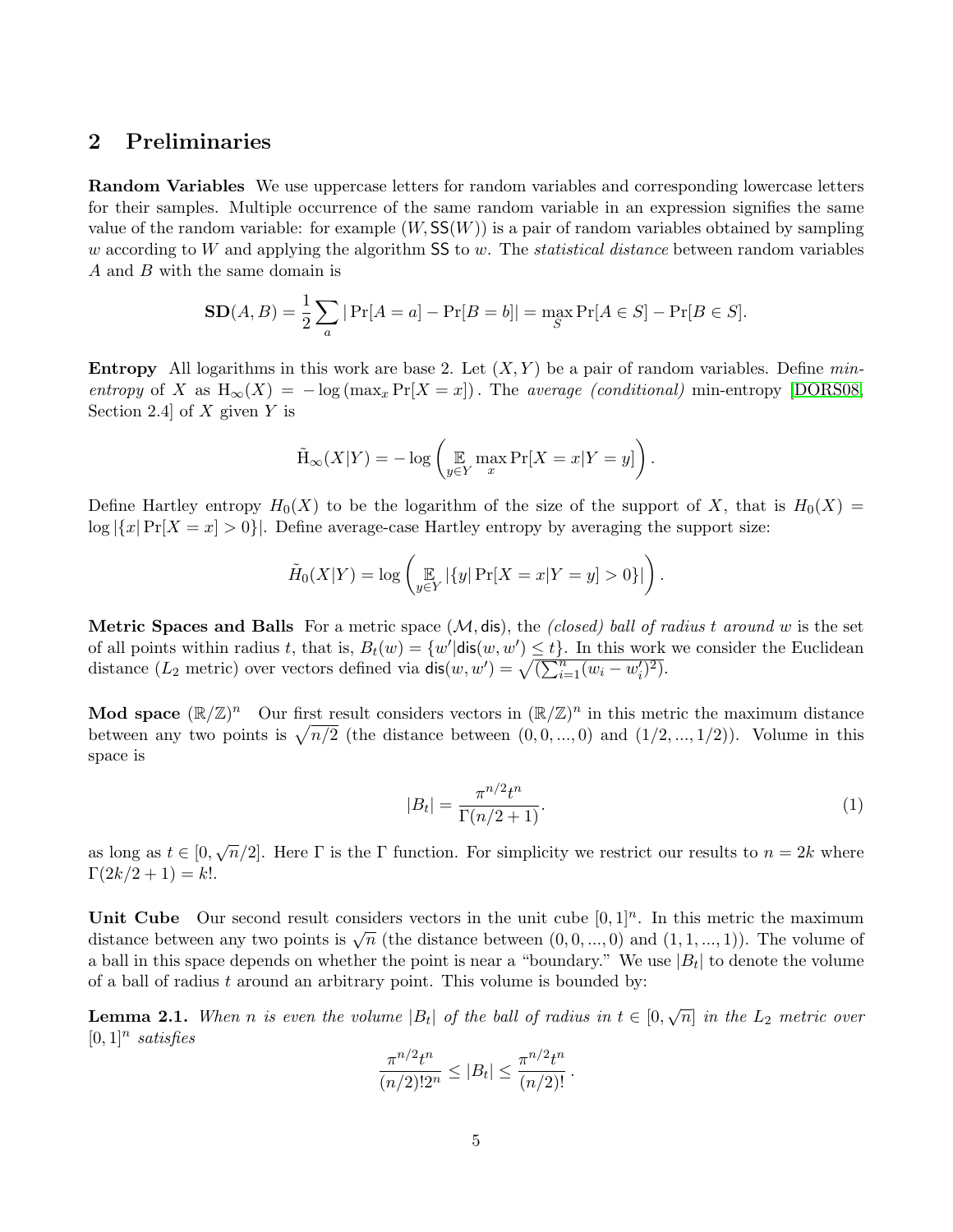#### 2.1 Fuzzy Extractors

Fuzzy extractors derive stable keys from noisy sources.

**Definition 2.2.** [\[DORS08\]](#page-19-4) An  $(M, W, \kappa, t, \epsilon)$ -fuzzy extractor is a pair (Gen, Rep). Gen on input  $w \in M$ outputs an extracted string key  $\in \{0,1\}^{\kappa}$  and a helper string pub  $\in \{0,1\}^*$ . Rep takes  $w' \in \mathcal{M}$  and pub  $\in \{0,1\}^*$  as inputs. (Gen, Rep) have the following properties:

- 1. Correctness: if  $dis(w, w') \leq t$  and  $(key, pub) \leftarrow Gen(w), Pr[Rep(w', pub) = key] = 1$ .
- 2. Security:  $\forall W \in \mathcal{W}, \text{ if } (\mathsf{Key}, \mathsf{Pub}) \leftarrow \mathsf{Gen}(W), \mathbf{SD}((\mathsf{Key}, \mathsf{Pub}), (U_{\kappa}, \mathsf{Pub})) \leq \epsilon.$

Often designers consider the family containing all distributions with a certain amount of (fuzzy) minentropy instead of an arbitrary family  $W$ . Every element in our family has fuzzy min-entropy so our results hold if the fuzzy extractor secures all distributions with enough fuzzy min-entropy.

Recovering  $w$  from  $w'$  forms the core of many fuzzy extractor constructions. The primitive that performs just recovery is called a secure sketch. We recall the definition from [\[DORS08,](#page-19-4) Section 3.1]:

**Definition 2.3.** An  $(M, W, \tilde{m}, t)$ -secure sketch with error  $\delta$  is a pair (SS, Rec). SS on input  $w \in M$ returns a bit string  $ss \in \{0,1\}^*$ . Rec takes an element  $w' \in \mathcal{M}$  and  $ss \in \{0,1\}^*$ . (SS, Rec) have the following properties:

- 1. Correctness:  $\forall w, w' \in \mathcal{M}$  if  $dis(w, w') \leq t$  then  $Pr[Rec(w', SS(w)) = w] \geq 1 \delta$ .
- 2. Security: for any distribution  $W \in \mathcal{W}$ ,  $\tilde{H}(W|SS(W)) \geq \tilde{m}$ .

Note: The functionality of secure sketches ensures that when  $w_1, w_2 \in W|SS(W)$  the points  $w_1$  and  $w_2$ cannot be too close to each other. In particular, this implies that the set  $W|SS(W)$  is discrete and thus  $H(W|SS(W))$  is well defined. This is not true for fuzzy extractors where  $W|P$  can be continuous.

Fuller, Smith, and Reyzin [\[FRS16\]](#page-19-7) proposed *fuzzy min-entropy* to measure suitability of a noisy distribution for key extraction. Fuzzy min-entropy captures the adversary's success probability when provided with the functionality of the primitive. Fuzzy min-entropy measures ideal security. We adopt this notion:

**Definition 2.4.** The t-fuzzy min-entropy of distribution W in a metric space  $(M, \text{dis})$  is:

$$
\mathrm{H}^{\mathrm{fuzz}}_{t,\infty}(W) = -\log\left(\max_{w'}\int_{w \in \mathcal{M}|\mathrm{dis}(w,w') \leq t} dw\right).
$$

In the above, the measure assigns probability 1 to M and for any set X assigns probability  $|X|/|M|$ .

Prior work on continuous source fuzzy extractors uses one of two approaches to deal with the fact that entropy does not easily translate to continuous spaces [\[LSM06,](#page-20-9) [BDHV07,](#page-18-3) [VTO](#page-20-8)<sup>+</sup>10]. They either provide security for specific distributions or introduce a quantization step in the definition of security. The first approach is undesirable as it is difficult to model uncertain distributions. In the second approach, security is measured with respect to some quantization of the input space. That is, the metric space is partitioned into different values of key. Li et al. [\[LSM06,](#page-20-9) Theorem 6] showed that the choice of quantization may decrease the length of the derived key by a factor linear in the dimension of the space  $(\Theta(n))$  compared to the optimal quantization. When the metric space is a bounded subset of  $\mathbb{R}^n$  the desired security level is often linear in the dimension. Thus, measuring security only after quantization may obscure whether key derivation is possible. We believe that fuzzy min-entropy is a better measure of a distribution's suitability as it only relies on the functionality of the fuzzy extractor (not its implementation).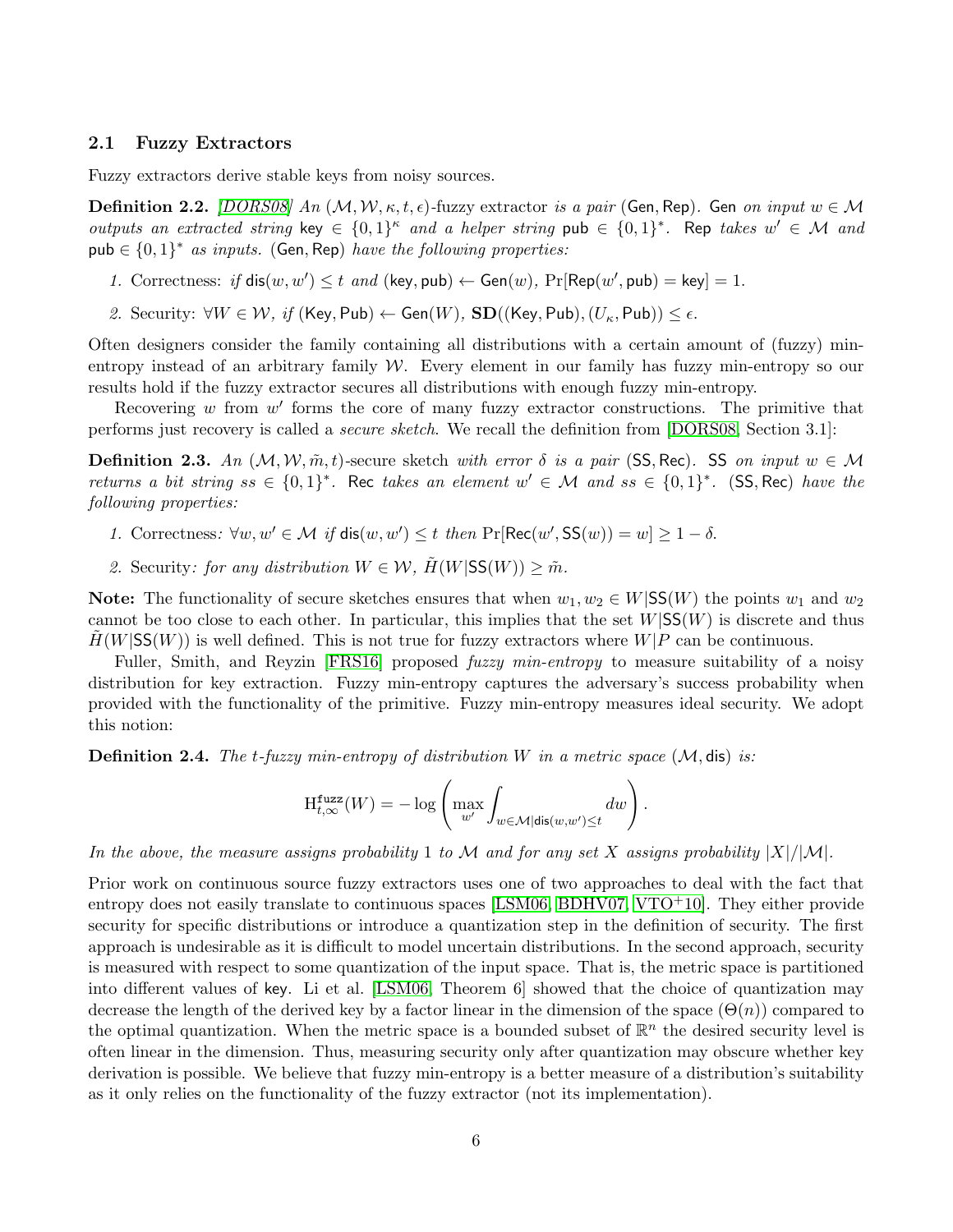## <span id="page-6-0"></span>3 The family of distributions  $W$

In this section we describe the family of distributions  $W$  used in our negative results for both fuzzy extractors and secure sketches. We use different properties of this family in the two negative results, however, all of the properties are achieved by the same family of functions. Our negative results are for an average element of  $W$ . Thus, instead of thinking of the adversary as receiving the description of  $W$  we think of the adversary receiving Z where Z describes the uniform choice of W from W and we use  $W_Z$  to refer to an individual distribution. We define  $Z$  to be the restriction of the uniform distribution to points that have a particular output for a specified element of a hash family. Z consists of two components  $z = (A, h)$  and  $W_z = \{w | \text{Hash}_A(w) = h\}.$ 

The key to both results is showing that it is hard to recover  $A$ , h from a single w and that the hash has good geometric properties. The required properties are: 1) universality 2) regularity 3) the set  $W_z$ minimum distance and 4) a large volume is required to cover every possible output of the hash family for every fixed A.

The Hash Function The hash function we use is the coset of the input point with respect to a random p-ary lattice with minimum distance  $\geq t$ . Let K be the set of lattices of all p-ary lattices  $\Lambda_p(\mathsf{A})$  where  $A \in \mathbb{Z}_p^{n \times m}$  with minimum distance t defined by  $\Lambda_p(A) = \{y \in \mathbb{Z}_p^n : y = As \mod p \text{ for some } s \in \mathbb{Z}^m\}.$ Define  $\overline{\mathsf{Hash}}_{\mathsf{A} \in \mathcal{A}} : (\mathbb{R}/\mathbb{Z})^n \to (\mathbb{R}/p\mathbb{Z})^m/\Lambda_p(\mathsf{A})$  be defined by

$$
x \mapsto [px]_{\Lambda_p(\mathsf{A})}
$$

where we understand  $[px]_{\Lambda_p(A)}$  to be a coset containing px with respect to the lattice. Scaling a random lattice to the unit cube is known as Construction A and is well studied in the lattice packing literature (Conway and Sloane [\[CS13\]](#page-18-8)). In our presentation we expand the input point rather than compressing the lattice.

**Note:** The family is stated with respect to the input space  $(\mathbb{R}/\mathbb{Z})^n$ . This metric space will be used in Section [4.](#page-8-1) Section [5](#page-13-1) uses the metric  $[0,1]^n$ . We only use the first three properties in Section 5 and these properties carry over to  $[0,1]^n$ .

<span id="page-6-1"></span>**Theorem 3.1.** Let p be some prime and let  $n, m \in \mathbb{Z}^+$  such that  $m = \mu n$  for some  $\mu \in (0, 1/2)$ . For some matrix  $A \in \mathbb{Z}_p^{n \times m}$  define the lattice  $\Lambda_p(A) = \{Ax | x \in \mathbb{Z}_p^m\}$ . Let A be the set of all lattices with minimum distance  $t' = tp = \tau p\sqrt{n}$  where  $\tau = \frac{1}{C_0 n}$  $\frac{1}{6p^{\mu}\sqrt{2e}}$ . Define Hash<sub>A∈A</sub>(w) = [pw]<sub>A</sub>. If  $p \geq (3\sqrt{2e})^{1/(1-\mu)}$ the following are simultaneously achieved:

1. is  $2^{-a}$ -universal for  $a = (n - m) \log p - 1$ , that is

$$
\forall v_1 \neq v_2 \in (\mathbb{R}/\mathbb{Z})^n, \Pr_{\mathsf{A} \leftarrow \mathcal{A}}[\mathsf{Hash}_{\mathsf{A}}(v_1) = \mathsf{Hash}_{\mathsf{A}}(v_2)] \leq 2^{(n-m)\log p - 1},
$$

2. is  $p^m$  regular, that is

$$
\forall \mathsf{A}\in \mathcal{A}, h\in \mathtt{Range}(\mathsf{Hash}_{\mathsf{A}}), |\mathsf{Hash}_{\mathsf{A}}^{-1}(h)|\geq p^m,
$$

3. preimage sets have minimum distance t for  $t = \tau \sqrt{n}$ , that is

$$
\forall A \in \mathcal{A}, v_1 \neq v_2, \text{ if } \mathsf{Hash}_{A}(v_1) = \mathsf{Hash}_{A}(v_2) \text{ then } \mathsf{dis}(v_1, v_2) \geq t,
$$

4. and has  $p^{-\mu n}$ -preimage volume, that is  $\forall A \in \mathcal{A}, V \subseteq (\mathbb{R}/\mathbb{Z})^n$ ,

$$
\Pr_{h \leftarrow \text{Range}(\text{Hash}_A)} \left[ \text{Hash}_A^{-1}(h) \cap V \neq \emptyset \right] \le \frac{\text{Vol}(V)}{p^{-\mu n}}.
$$

 $V = V(T, \tau)$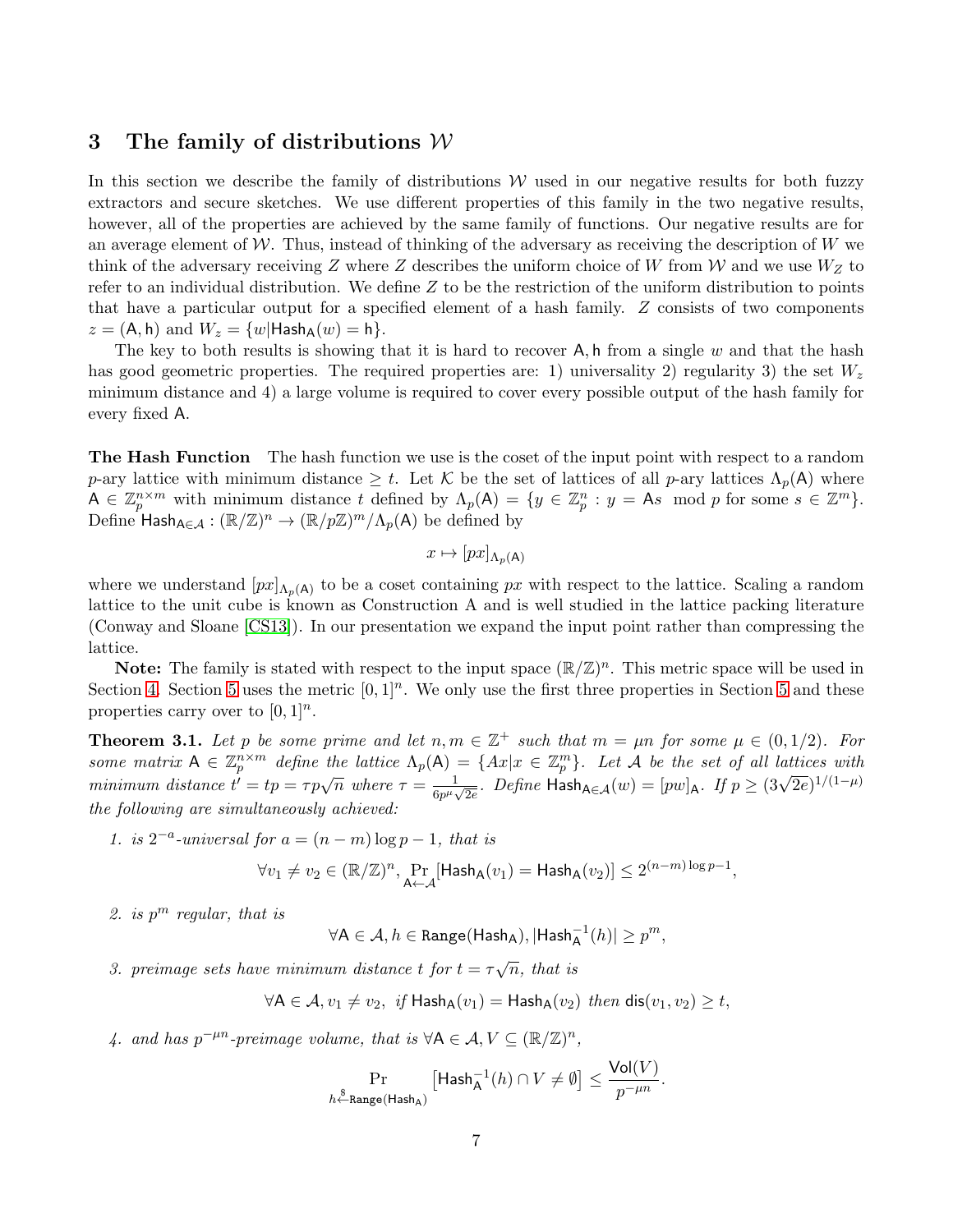*Proof.* Let A be the the set of all p-ary lattices of rate  $m = \mu n$ , length n, and minimum distance  $t' = tp$ . That is,

$$
\mathcal{A} = \left\{ A | A \in \mathbb{Z}_p^{n \times m}, \dim(A) = m, \min_{k \in K - \{0^n\}} \text{dis}(k, 0^n) > t' \right\}.
$$

**Universality** We show  $2p^{-(m-n)}$ -universality by first considering a slightly larger hash family. Let A<sup>t</sup> be the set of all m-dimensional lattices over  $[0,1]^n$ . That is, consider A' where

$$
\mathcal{A}' = \{A | A \in \mathbb{Z}_p^{m \times n}, \dim(A) = m\}.
$$

Define Hash $_{\mathcal{A}'}$  as a hash function with this larger set of keys where the evaluation is still the coset after multiplication by p. This hash function is universal. Fix  $v \neq w$  and write

$$
\Pr_{\mathsf{K} \in \mathcal{K}'} \left[ \mathsf{Hash}_{\mathsf{K}}(v) = \mathsf{Hash}_{\mathsf{K}}(w) \right] = \Pr_{\mathsf{K}} \left[ \mathsf{Hash}_{\mathsf{K}}(v - w) = 0 \right]
$$
\n
$$
= \Pr_{\mathsf{K}} \left[ v - w \in \ker \mathsf{Hash}_{\mathsf{K}} \right]
$$
\n
$$
= \Pr_{\mathsf{K}} \left[ [p(v - w)]_{\mathsf{K}} = 0 \right] = p^{m - n}
$$

The last equality follows because the elements of  $A \in \mathcal{A}'$  are all m-dimensional subspaces. Thus, every nonzero point is included in the null space with probability  $p^{m-n}$ . We now show that the set  $\mathcal{A}'$  is not much bigger than  $A$ .

We now show most p-ary lattices of dimension m have minimum distance  $>t$ . Our theorem is based on the result of Erez et al. which show this construction (known as Construction A) is good for packing in Euclidean space [\[ELZ05\]](#page-19-10).

<span id="page-7-0"></span>**Lemma 3.2.** Let n be an even integer. Let p be a prime, let  $\mu \in (0,1/2)$  and let  $m = \mu n$ . Suppose that

$$
t \le \frac{\sqrt{n}}{3(2e)^{1/2}p^{\mu}} - \frac{\sqrt{n}}{2p}
$$

Then the defined hash function has minimum distance t with high probability across A. That is,

$$
\Pr_{A \xleftarrow{\$}} \left[ \mathsf{Hash}_A \text{ has minimum distance } t' \right] \geq 1/2.
$$

In particular, when  $p \geq (3\sqrt{2e})^{1/(1-\mu)}$  then the conditions are fulfilled when  $t =$  $\sqrt{n}$  $\frac{\sqrt{n}}{6p^{\mu}\sqrt{2e}}.$ 

*Proof.* First note that we consider even n, this restriction is done to simplify calculations with the Γ function but is not key to the result. By the Theorem statement and Stirling's formula,

$$
t \le \frac{\sqrt{n}}{3(2e)^{1/2}p^{\mu}} - \frac{\sqrt{n}}{2p}
$$
  

$$
\le \frac{\sqrt[n]{\sqrt{2\pi}(n/2)^{n/2}e^{-(n/2)}}}{3p^{\mu}\pi^{1/2}} - \frac{\sqrt{n}}{2p}
$$
  

$$
\le \frac{\sqrt[n]{(n/2)!}}{3p^{\mu}\pi^{1/2}} - \frac{\sqrt{n}}{2p}
$$
  

$$
= \frac{\sqrt[n]{\Gamma(n/2+1)}}{3p^{\mu}\pi^{1/2}} - \frac{\sqrt{n}}{2p}
$$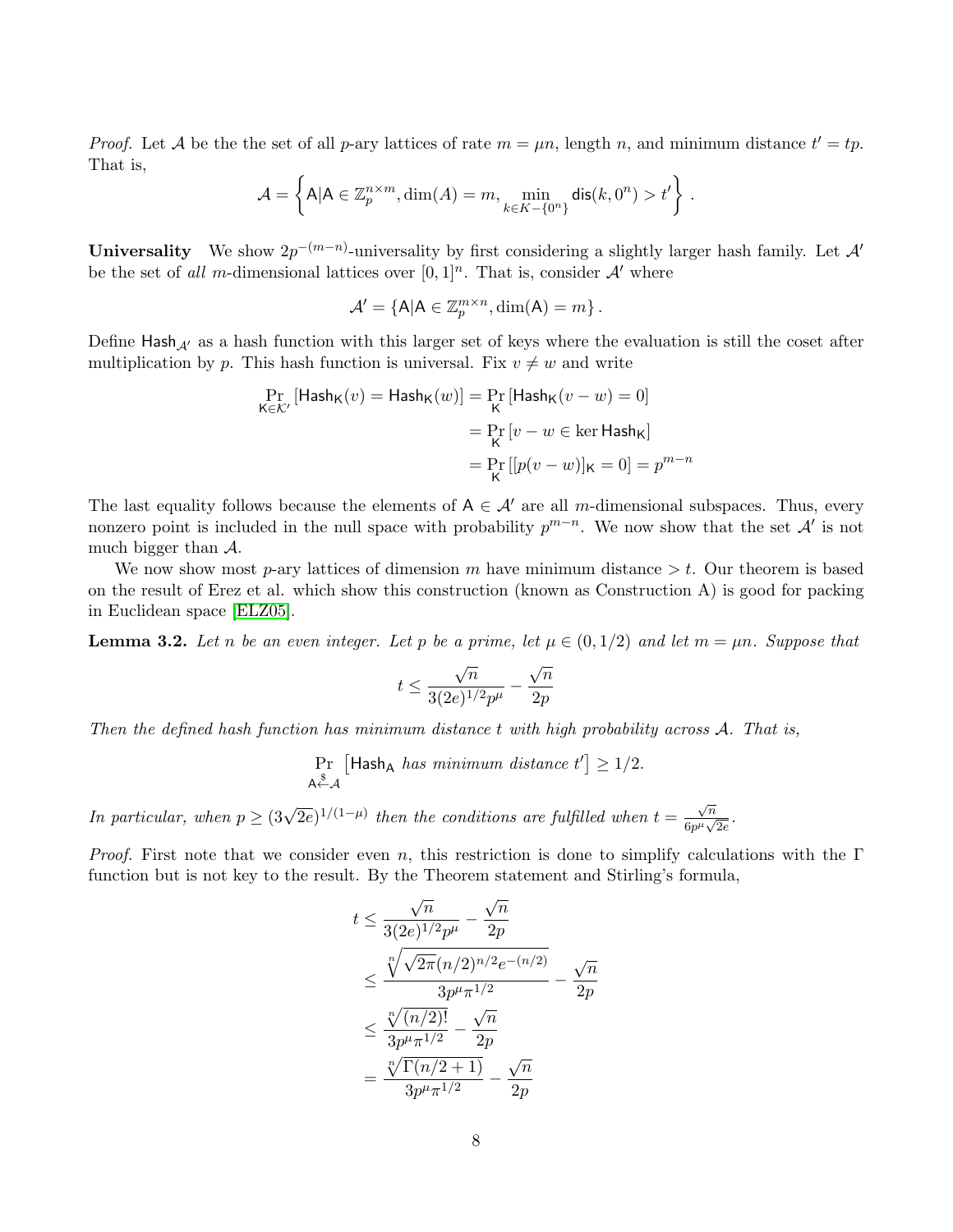Erez et al. [\[ELZ05,](#page-19-10) Theorem 1] show that this lattice achieves this packing radius with good probability. Erez et al. [ELZ03, Theorem 1] s<br>In particular, define  $r = \frac{\sqrt[n]{\Gamma(n/2+1)}}{n!n!}$  $\frac{\Gamma(n/2+1)}{p^{\mu}\pi^{1/2}}$  and  $d=\sqrt{n}/(2p)$ . Our requirement on t implies that  $t \leq r/3 - d/2$ . Their proof shows that,

$$
\Pr_{\mathsf{A}\xleftarrow{\$}}\left[\mathsf{Hash}_{\mathsf{A}}\text{ has minimum distance }t'\right] \ge 1 - \left(\frac{2t+d}{r}\right)^n
$$
\n
$$
\ge 1 - \left(\frac{2(r/3 - d/2) + d}{r}\right)^n
$$
\n
$$
= 1 - (2/3)^n
$$

The fact that this value is at least 1/2 follows as n is even. We note that when  $p^{1-\mu} \geq 3(2e)^{1/2}$  then for the maximum value of t,

$$
t = \frac{\sqrt{n}}{3(2e)^{1/2}p^{\mu}} - \frac{\sqrt{n}}{2p} \ge \frac{\sqrt{n}}{3(2e)^{1/2}p^{\mu}} - \frac{\sqrt{n}}{2p^{1-\mu}p^{\mu}}
$$
  

$$
\ge \frac{\sqrt{n}}{3(2e)^{1/2}p^{\mu}} - \frac{\sqrt{n}}{6(2e)^{1/2}p^{\mu}} \ge \frac{\sqrt{n}}{6(2e)^{1/2}p^{\mu}}.
$$

This completes the proof of Lemma [3.2.](#page-7-0)

**Regularity** To show  $p^m$ -regularity, fix K, h and write

$$
|\mathsf{Hash}_{\mathsf{K}}^{-1}(h)| \geq |\ker\mathsf{Hash}_{\mathsf{K}}| = |\{v: \mathsf{Hash}_{\mathsf{K}}(v) = 0\}| \geq p^m
$$

Since there are m linearly independent lattice vectors in  $\mathbb{Z}_p^m$  and p possible coefficients that produce distinct vectors (by linear independence).

**Minimum distance** This condition is immediately implied by the minimum distance of the lattice.

**Preimage Volume** Finally, note that any  $\mu$ n dimensional lattice has  $p^{\mu n}$  points. The Voronoi region of every lattice point in  $(\mathbb{R}/\mathbb{Z})^n$  is the same. Since the volume of the unit cube is 1 this means each region has volume  $p^{-\mu n}$ . This completes the proof that a hash function with the required parameters exists and completes the proof of Theorem [3.1.](#page-6-1)  $\Box$ 

#### <span id="page-8-1"></span>4 No fuzzy extractor can secure  $W$

We now prove it is impossible to build a fuzzy extractor that secures  $W$ . As discussed in the introduction we use  $(\mathbb{R}/\mathbb{Z})^n$  as the input space equipped with the Euclidean metric.

<span id="page-8-0"></span>**Theorem 4.1.** Let  $\gamma \geq 1$  be a constant. Let  $\mathcal{M} = (\mathbb{R}/\mathbb{Z})^n$ . Let  $\mu \in [0,1/2)$  be a constant and define  $m=\mu n$ . Then there exists a family W such that, for all  $W\in\mathcal{W}$ ,  $\mathrm{H}_{t,\infty}^{\mathsf{fuzz}}=\mathrm{H}_{\infty}(W)\geq m$ . Let (Gen, Rep) be a  $(M, W, \kappa, t, \epsilon)$ -fuzzy-extractor with perfect correctness with noise rate  $\tau = t/\sqrt{n}$  where the following conditions hold:

1. Let p be a prime integer parameter such that  $p \geq (3\sqrt{2e})^{1/(1-\mu)}$ .

9

 $\Box$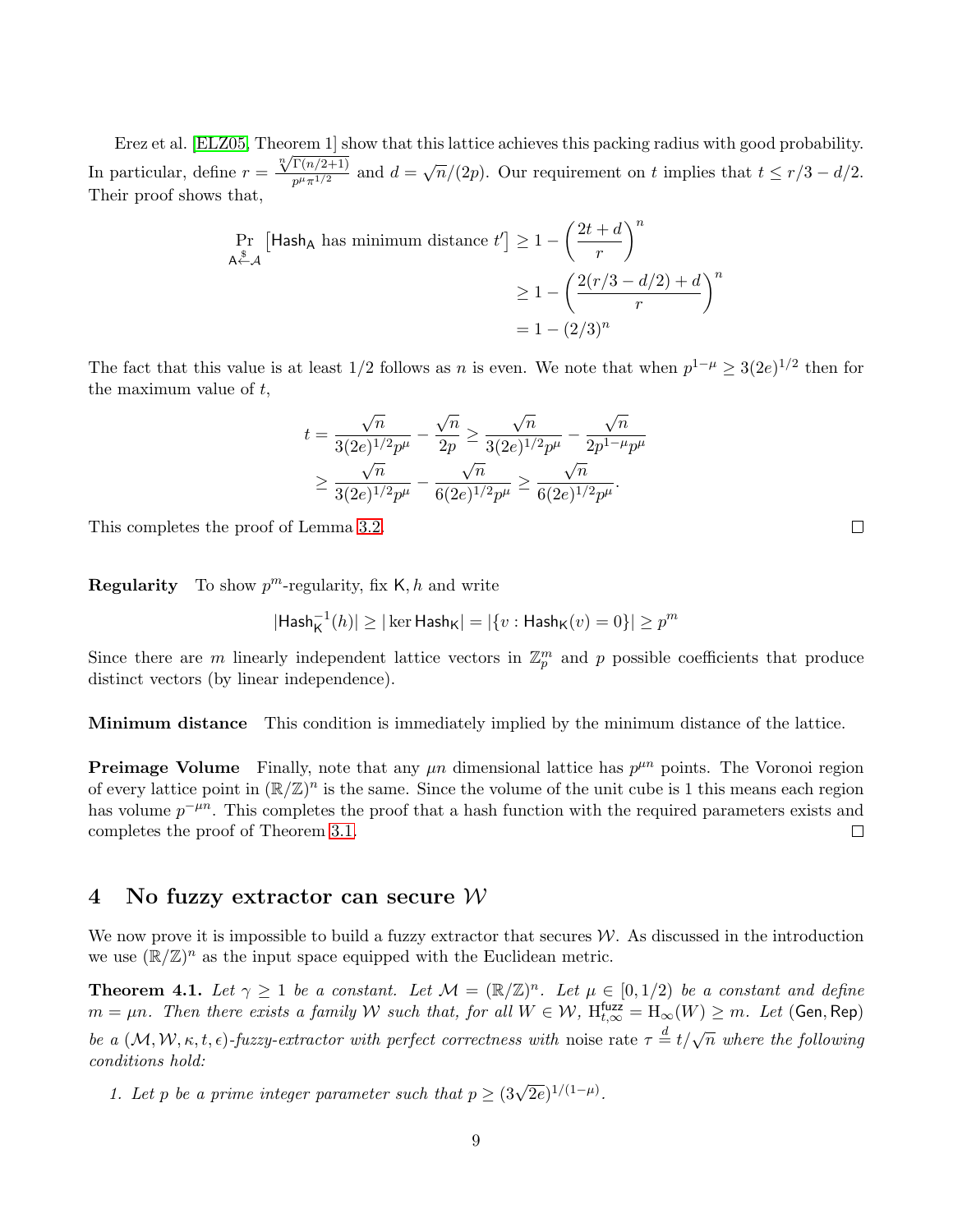- 2. Noise rate  $\tau = \frac{1}{c_0 t}$  $\frac{1}{6p^{\mu}\sqrt{2e}}$
- 3. The key length

$$
\kappa \ge 1 + \max\left\{0, \log \gamma + n\left(\log p^{\mu} - \log(\frac{6\sqrt{e} + \sqrt{\pi}}{6\sqrt{e}})\right)\right\}.
$$

Then  $\epsilon \geq \frac{1}{2} - \frac{e}{2\sqrt{2}}$  $\frac{e}{2\sqrt{2\pi}\gamma}$ .

We show the impossibility for an average member of  $W$ . Recall that we think of the distribution  $W \in \mathcal{W}$  as being described by an auxiliary variable Z that is a pair  $(A, h)$  where  $W_z = \{w | \text{Hash}_A(w) = h\}.$ The hash function we use is  $\mathsf{Hash}_{\mathsf{A}\in\mathcal{A}} : (\mathbb{R}/\mathbb{Z})^n \to (\mathbb{R}/p\mathbb{Z})^m/\Lambda_p(\mathsf{A})$  be defined by

$$
x \mapsto [px]_{\Lambda_p(\mathsf{A})}
$$

where  $[px]_{\Lambda_p(A)}$  the coset of the input point with respect to A. The conditions of Theorem [4.1](#page-8-0) implies those of Theorem [3.1](#page-6-1) and thus we can use Theorem [3.1.](#page-6-1) For this proof we need the regularity, minimum distance, and preimage volume conditions. By the  $2^m$ -regularity and minimum distance properties of Hash,  $\forall z \in Z, H_{\infty}(W_z) = H_{t,\infty}^{\text{fuzz}}(W_z) = m.$ 

We now want to show that for a random  $z \leftarrow Z$ , if (key, pub) is the output of  $Gen(W_z)$ , then key can be easily distinguished from uniform in the presence of  $pub$  and  $z$ . The outline for the proof is as follows:

- In the absence of information about  $z$ , the value  $w$  is uniform.
- pub partitions the key space (since there is perfect correctness).
- Each part is the partition created by pub is bounded in size.
- Valid w can only come from the interior of a part (by correctness of Rep, every candidate input  $w$ to Gen must have all of its neighbors  $w'$  produce the same output of Rep( $w'$ , pub)).
- The volume of the interior of a part is smaller than the volume of a part.
- For many parts have interior volume smaller than the preimage volume of the lattice (the volume of the Voronoi region of the lattice).
- Many elements  $W \in \mathcal{W}$  have no point in the interior of the part.
- By averaging across parts, the average distribution  $W$  has no points in the interior of many parts.
- It is possible to distinguish a random key from one produced by Gen by checking if it comes from a part whose interior has no preimage in W.

Proof. We now proceed with the formal proof. The following lemma bounds the volume of the smallest parts.

<span id="page-9-0"></span>**Lemma 4.2.** Suppose M is  $(\mathbb{R}/\mathbb{Z})^n$  with the Euclidean metric,  $\kappa \geq 2$ ,  $0 \leq t \leq \frac{\sqrt{n}}{2}$  $\frac{\pi}{2}$ , and  $\epsilon \geq 0$ . Suppose (Gen, Rep) is a  $(M, W, \kappa, t, \epsilon)$ -fuzzy extractor for distribution family W over M. For any fixed pub, there is a set GoodKey<sub>pub</sub>  $\subset \{0,1\}^{\kappa}$  of size  $2^{\kappa-1}$  such that,

$$
\forall \mathsf{key} \in \mathsf{GoodKey_{pub}}, \mathsf{Vol} | \{ v \in \mathcal{M} | (\mathsf{key}, \mathsf{pub}) \in \mathsf{supp}(\mathsf{Gen}(v)) \} | \leq 2^{-\kappa+1}.
$$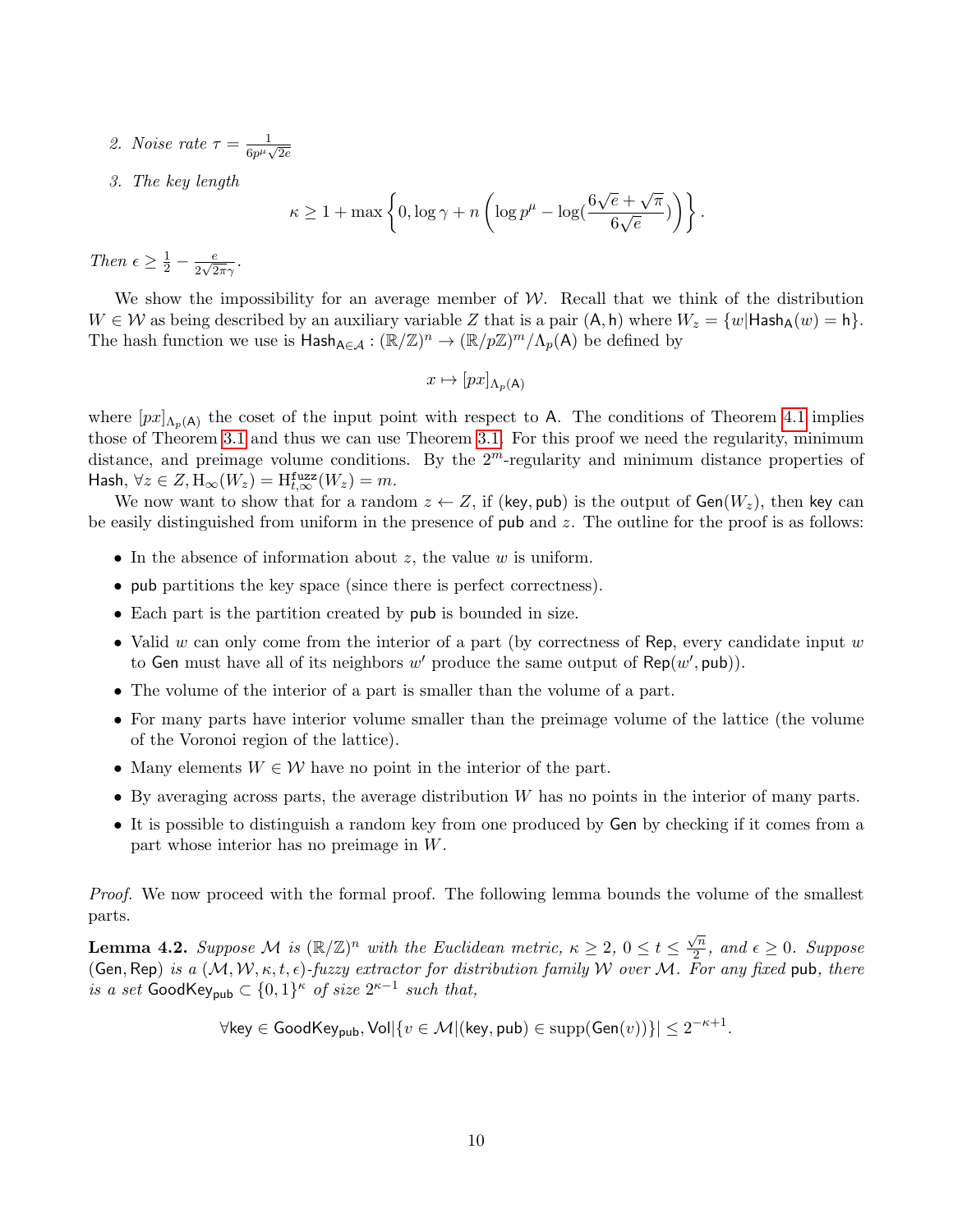*Proof of Lemma [4.2.](#page-9-0)* Recall that  $Vol([0,1]^n) = 1$ . The set GoodKey<sub>pub</sub> consists of the 2<sup>κ-1</sup> keys with the smallest volume (breaking ties arbitrarily). Note that for

$$
\forall \text{key} \in \text{GoodKey}_{\text{pub}}, \text{Vol}(\{v \in \mathcal{M} | \text{Rep}(v, \text{pub}) = \text{key})\}) \leq 2^{-\kappa+1}.
$$

If not, then  $\cup_{\text{key}}\text{Vol}(Q_{\text{pub},\text{key}}) > 1$  because for every key  $\notin \text{GoodKey}_{\text{pub}},$ 

$$
\mathsf{Vol}(\{v \in \mathcal{M} | \mathsf{Rep}(v, \mathsf{pub}) = \mathsf{key})\}) > 2^{-\kappa+1}.
$$

This completes the proof of Lemma [4.2.](#page-9-0)

We now proceed to show on key  $\in$  GoodKey<sub>pub</sub> the size of the interior is bounded. By perfect correctness of Rep, the input w to Gen has the following property: for all w' within distance t of w, Rep(w', pub) =  $\mathsf{Rep}(w, \mathsf{pub})$ . Thus, if we partition M according to the output of Rep, the true w is t away from the boundary of a part. Interior sets are small, which means the set of possible of  $w$  values is small. (Rep has a deterministic output even if the algorithm is randomized, so this partition is well-defined.)

To formalize this intuition, fix pub and partition M according to the output of Rep( $\cdot$ , pub) as follows: let  $Q_{\text{pub,key}} = \{w' \in \mathcal{M} | \text{Rep}(w', \text{pub}) = \text{key}\}.$  Note that there are  $2^{\kappa}$  keys and thus  $2^{\kappa}$  parts  $Q_{\text{pub,key}}.$  For the remainder of the proof we focus on elements in  $GoodKey_{pub}$ . As explained above, if w is the input to Gen, then every point w' within distance t of w must be in the same part  $Q_{\text{pub,key}}$  as w, by correctness of Rep. Thus, w must come from the interior of some  $Q_{\text{pub,key}}$ , where interior is defined as

$$
\mathsf{Inter}(Q_{\mathsf{pub},\mathsf{key}}) = \{ w \in Q_{\mathsf{pub},\mathsf{key}} | \forall w' \text{ s.t. } \mathsf{dis}(w,w') \le t, w' \in Q_{\mathsf{pub},\mathsf{key}} \}.
$$

We now use the isoperimetric inequality to bound the size of  $Inter(Q_{pub,key})$ . The bounds on  $\kappa$  from the theorem statement and the volume of the Voronoi region of the lattices contained in  $\mathcal W$  are crucial for this proof.

<span id="page-10-0"></span>**Lemma 4.3.** Define all parameters as in Theorem  $4.1$ . Then for any fixed

$$
\forall p, \forall \text{key} \in \mathsf{GoodKey_{pub}}, \mathsf{Vol}(\mathsf{Inter}(Q_{p,\text{key}})) \leq \frac{e}{\sqrt{2\pi} \cdot \gamma \cdot p^{\mu n}}.
$$

*Proof of Lemma [4.3.](#page-10-0)* Fix some pub and some key  $\in$  GoodKey<sub>pub</sub> and consider  $Q_{p,\text{key}}$ . Recall that

$$
\kappa \ge 1 + \log(\gamma) + n \left( \log p^{\mu} - \log \left( \frac{6\sqrt{e} + \sqrt{\pi}}{6\sqrt{e}} \right) \right).
$$

By substitution one has,

$$
\mathrm{Vol}(Q_{\mathrm{pub},\mathrm{key}}) \leq 2^{-\kappa+1} \leq \frac{1}{(\gamma) \cdot 2^{n \left(\log p^{\mu} - \log(\frac{6\sqrt{e}+\sqrt{\pi}}{6\sqrt{e}})\right)}} = \frac{2^{n \log(\frac{6\sqrt{e}+\sqrt{\pi}}{6\sqrt{e}})}}{(\gamma) \cdot p^{\mu n} }.
$$

.

Define  $\alpha$  to be the radius of a ball with that volume. Using Equation [1](#page-4-1) we have that

$$
\frac{\pi^{n/2} \alpha^n}{(n/2)!} \le \frac{2^{n \log(\frac{6\sqrt{c}+\sqrt{\pi}}{6\sqrt{c}})}}{(\gamma)p^{\mu n}}
$$

 $\Box$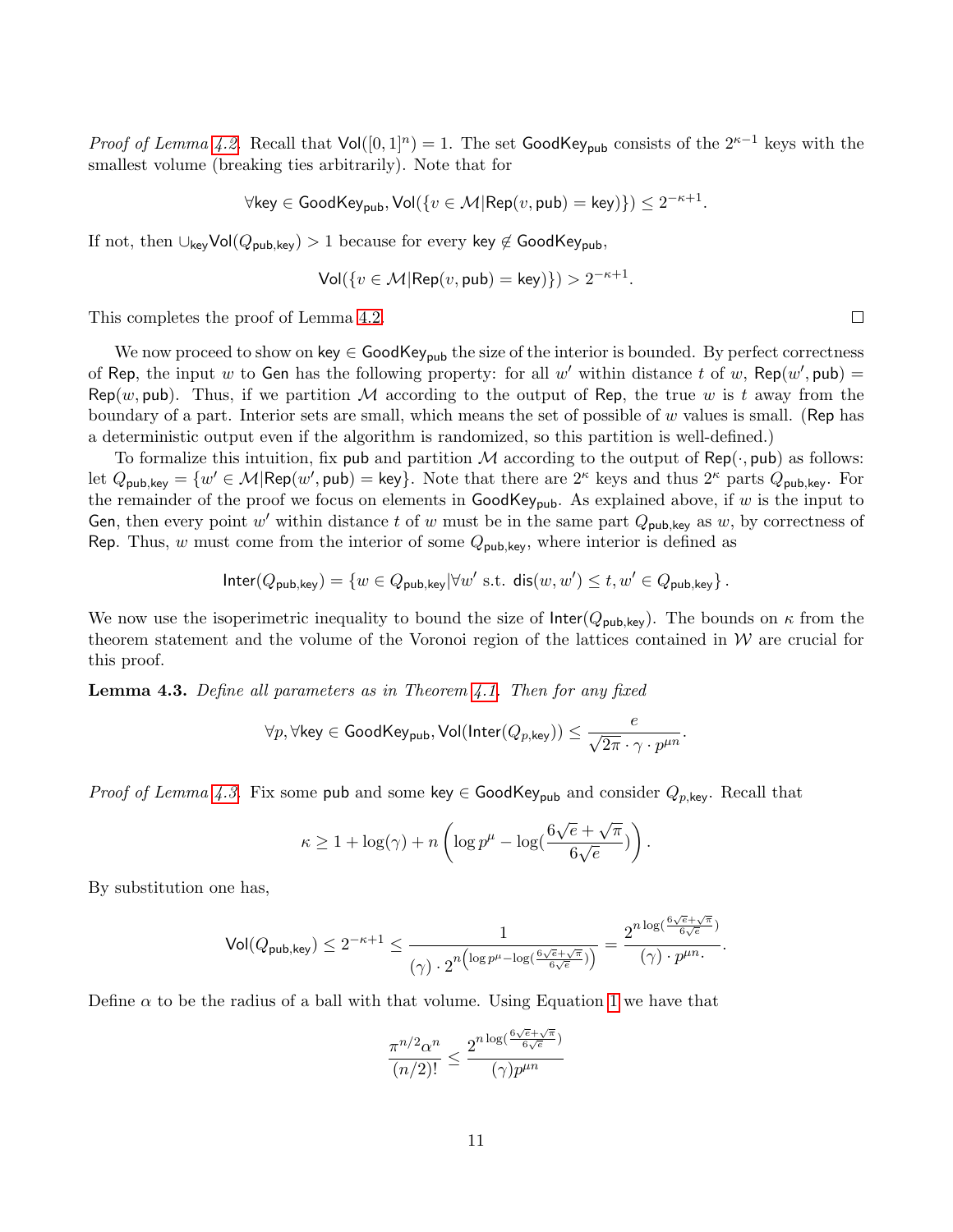Rearranging terms gives a bound on  $\alpha$ :

$$
\alpha \le \frac{\sqrt[n]{(n/2)!}}{\sqrt{\pi}} \cdot \frac{1}{\sqrt[n]{\gamma} \cdot p^{\mu}} \cdot \left(\frac{6\sqrt{e} + \sqrt{\pi}}{6\sqrt{e}}\right)
$$

The isoperimetric inequality says that the interior of this part is maximized in the setting when  $Q_{\text{pub,key}}$ is a ball. Thus, for all key  $\in$  GoodKey<sub>pub</sub>

$$
Vol(Inter(Q_{p,\text{key}})) \le Vol(B_{\alpha-t}).
$$

We know the quantity  $\alpha - t$  is bounded by:

$$
\alpha - t \le \frac{\sqrt[n]{(n/2)!}}{\sqrt{\pi}} \cdot \frac{1}{\sqrt[n]{\gamma} \cdot p^{\mu}} \cdot \left(\frac{6\sqrt{e} + \sqrt{\pi}}{6\sqrt{e}}\right) - \frac{1}{6\sqrt{2e}p^{\mu}}\sqrt{n}
$$

$$
\le \frac{1}{p^{\mu}} \left(\frac{\sqrt[n]{(n/2)!}}{\sqrt[n]{\gamma}\sqrt{\pi}} \cdot \left(\frac{6\sqrt{e} + \sqrt{\pi}}{6\sqrt{e}}\right) - \frac{1}{6\sqrt{e}}\sqrt{\frac{n}{2}}\right) \tag{2}
$$

$$
\leq \frac{1}{p^{\mu}} \left( \frac{\left(\frac{n}{2}\right)^{\left(\frac{n+1}{2}\right)} \cdot e^{\left(\frac{1}{n}-\frac{1}{2}\right)}}{\sqrt[n]{\gamma}} \cdot \left( \frac{1}{\sqrt{\pi}} + \frac{1}{6\sqrt{e}} \right) - \frac{1}{6\sqrt{e}} \sqrt{\frac{n}{2}} \right) \tag{3}
$$

$$
\leq \frac{\left(\frac{n}{2}\right)^{\left(\frac{n+1}{2}\right)}e^{\frac{1}{n}-\frac{1}{2}}}{\sqrt{\pi}p^{\mu}\gamma^{1/n}}\tag{4}
$$

Here equation [3](#page-11-0) follows from [2](#page-11-1) by use of Stirling's upper bound that  $(n/2)! \leq e(n/2)^{n/2+1/2} \cdot e^{-n/2}$ . As  $\gamma \geq 1$  and  $n \in \mathbb{Z}^+$ , it is always true that

<span id="page-11-2"></span><span id="page-11-1"></span><span id="page-11-0"></span>
$$
\frac{e^2n}{2}\leq (\gamma)^2e^n.
$$

Thus, Equation [4](#page-11-2) follows by noting that the quantity

$$
\frac{\left(\frac{n}{2}\right)^{\frac{1}{2n}}e^{\frac{1}{2}-\frac{1}{2n}}}{\gamma^{1/n}} \le 1
$$

This gives us the desired bound on the volume of this interior:

$$
\text{Vol}(\text{Inter}(Q_{p,\text{key}})) \le \frac{\pi^{n/2} \left( \frac{\left(\frac{n}{2}\right)^{\left(\frac{n+1}{2}\right)} e^{\frac{1}{n} - \frac{1}{2}}}{\sqrt{\pi} p^{\mu} \gamma^{1/n}} \right)^n}{(n/2)!}
$$

$$
\le \frac{\left(\frac{n}{2}\right)^{\frac{n+1}{2}} p^{-\mu n} \cdot e \cdot e^{\frac{-n}{2}} \gamma^{-1}}{\sqrt{2\pi} \left(\frac{n}{2}\right)^{\frac{n+1}{2}} e^{\frac{-n}{2}}}
$$

$$
= \frac{e}{\sqrt{2\pi} \cdot \gamma \cdot p^{\mu n}}.
$$

 $\sqrt{2\pi}(n/2)^{n/2+1/2}e^{-n/2}$ . This completes the proof of Here we use Stirling's lower bound that  $(n/2)! \ge$ Lemma [4.3.](#page-10-0)  $\Box$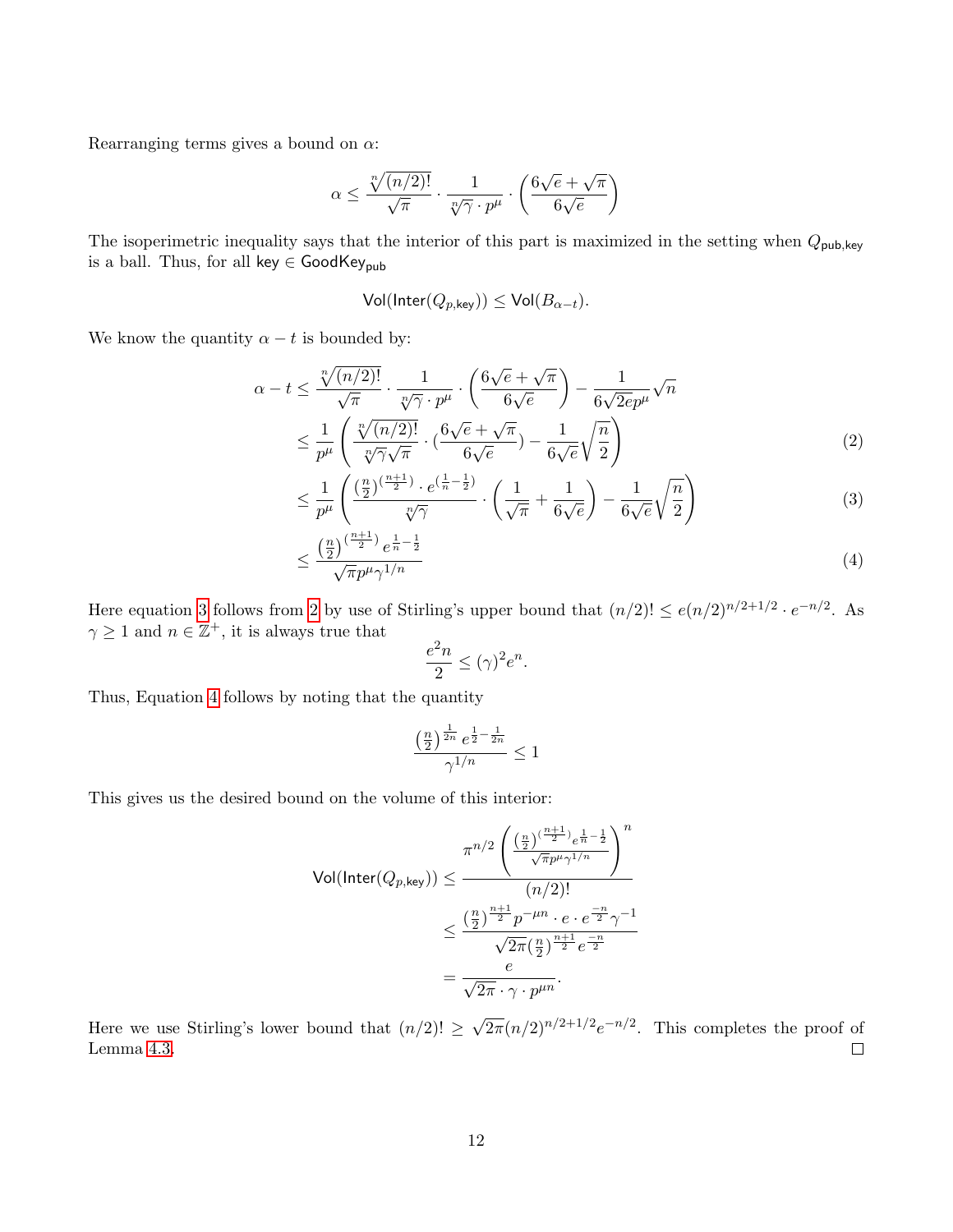

<span id="page-12-0"></span>Figure 1: Tradeoff between entropy rate  $\mu$  and noise rate  $\tau$  for both fuzzy extractors (red) and secure sketches (blue). Illustration of parameters in Theorem [4.1](#page-8-0) and Theorem [5.1.](#page-13-0) In this analysis we assume that there always exists a prime of size exactly  $3(2e)^{1/(1-\mu)}$ . The allowed noise rate  $\tau$  may be reduced to find such a prime. Recall that Bertrand's postulate state's that a prime exists between n and  $2n$  for any integer  $n > 1$ .

Lemma [4.3](#page-10-0) implies that for each key  $\in$  GoodKey<sub>pub</sub>, the interior Vol(Inter( $Q_{p,\text{key}}$ )) is smaller than the volume of the Voronoi region by a factor of  $\frac{e}{\sqrt{2\pi}\gamma}$ . This means that for an average  $W \in \mathcal{W}$ ,

$$
\Pr_{W \leftarrow \mathcal{W}, \kappa \xleftarrow{\mathbb{R}} \mathsf{GoodKey_{pub}}}[\mathsf{Inter}(Q_{\mathsf{pub}, \mathsf{key}}) \cap W = \emptyset] \ge 1 - \frac{e}{\sqrt{2\pi}\gamma}.
$$

Thus, on average across  $z = (k, h)$  a  $1 - \frac{e}{\sqrt{2\pi\gamma}}$  fraction of keys in GoodKey<sub>pub</sub> (that is, overall  $\frac{1}{2} - \frac{e}{2\sqrt{2}}$  $\frac{e}{2\sqrt{2\pi}\gamma}$ fraction of keys cannot be produced). Define the set Implausible = {key, pub, z|Inter( $Q_{\text{pub,key}}$ )  $\cap$   $W_z = \emptyset$ }. Triples drawn by creating a key using the fuzzy extractor never come from the set implausible. However, a uniformly random key will land in this set with probability  $\frac{1}{2} - \frac{e}{2\sqrt{2}}$  $\frac{e}{2\sqrt{2\pi}\gamma}$ . Thus,  $\epsilon \geq \frac{1}{2} - \frac{e}{2\sqrt{2}}$  $rac{e}{2\sqrt{2\pi}\gamma}$ . This completes the proof of Theorem [4.1.](#page-8-0)  $\Box$ 

**Parameter discussion:** There are settings of  $\mu, \tau, \kappa = \Theta(1)$  such that the statistical distance  $\epsilon$  is a constant. Taking  $\log p^{-\mu} \leq \log(\frac{6\sqrt{e}+\sqrt{\pi}}{6\sqrt{e}})$  $\frac{e+\sqrt{\pi}}{6\sqrt{e}}$   $\approx$  -.1334 implies that  $\kappa$  only needs to satisfy  $\kappa \geq 1 + \log \gamma$ . Substituting  $p \geq (3\sqrt{2e})^{1/(1-\mu)}$  and ignoring factors due to finding a prime p this condition holds when  $\mu \leq 0.045$ . When  $\gamma = 4$  then  $\epsilon \geq 0.35$  (when  $\kappa \geq 3$ ). The full setting of achievable parameter ranges for a constant  $\kappa$ ,  $\epsilon$  are in Figure [1.](#page-12-0)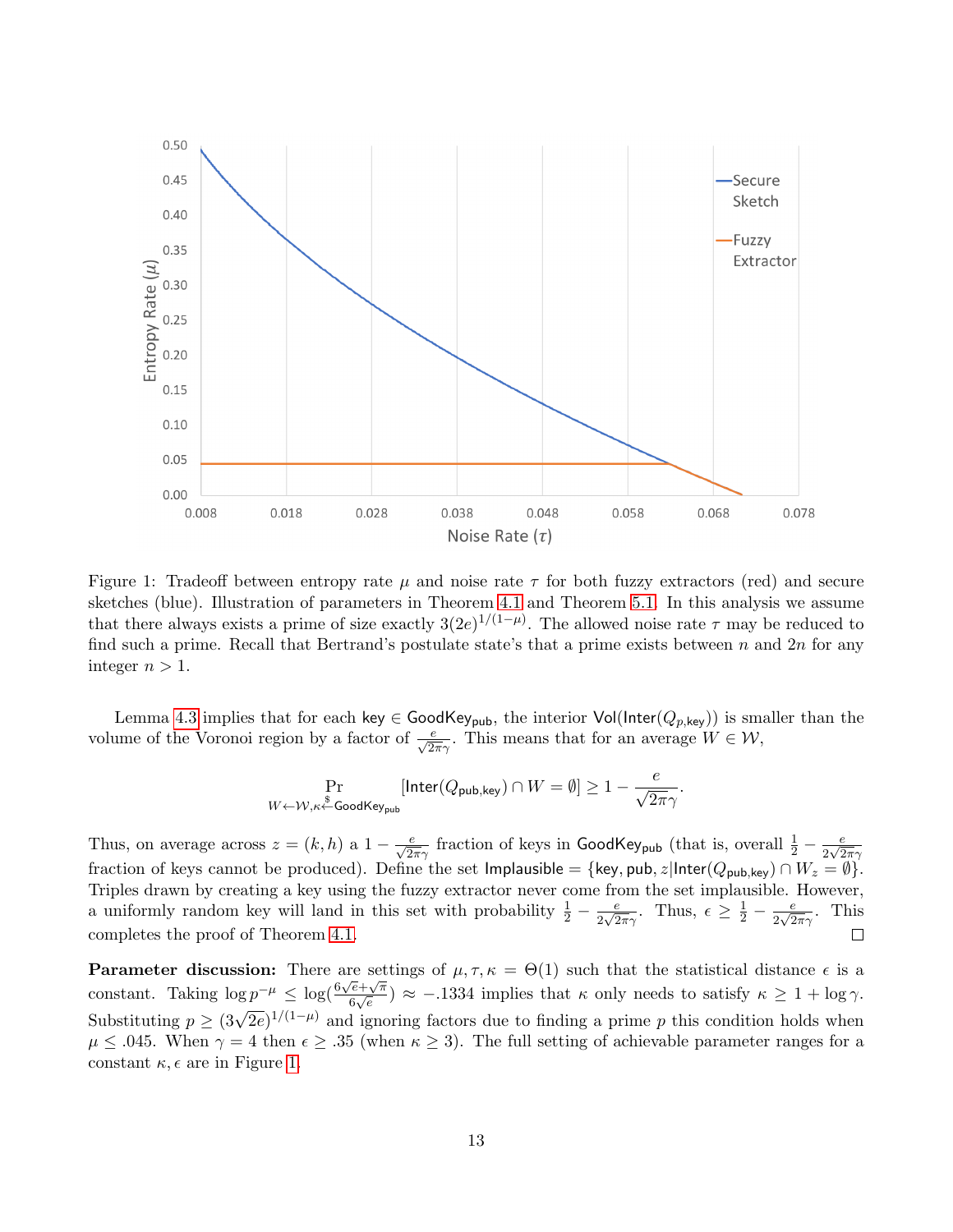#### <span id="page-13-1"></span>5 No Secure Sketch can secure W

We now show no secure sketch can be secure for an average member of  $W$ . We consider the metric space  $[0, 1]$ <sup>n</sup> but we can embed other bounded, continuous spaces of finite dimension into the unit cube.

<span id="page-13-0"></span>**Theorem 5.1.** Let  $M = [0, 1]^n$  with the Euclidean metric dis where n is even positive integer. Let  $\mu \in [0, \frac{1}{2}]$  $\frac{1}{2}$ ) be a constant and define  $m \stackrel{\rm d}{=} \mu n$ . There is a family W where for all  $W \in \mathcal{W}$ ,  $H_{t,\infty}^{\text{fuzz}}(W) =$  $H_{\infty}(W) \geq m$ , such that for any  $(M, W, \tilde{m}, t)$ -secure sketch with error  $\delta$ , we have  $\tilde{m} \leq 3$  provided the following conditions hold:

- 1.  $n \geq 2(h_2(2\delta) + \log e)$ . Note that  $n \geq 6$  suffices.
- 2. Let p be a prime integer parameter such that  $p \geq (3\sqrt{2e})^{\frac{1}{(1-\mu)}}$
- 3. Define the noise rate  $\tau \stackrel{\text{d}}{=} t/\sqrt{n}$  where  $\tau = \frac{1}{\epsilon_0 u}$ .  $\frac{1}{6p^{\mu}\sqrt{2e}}$  .
- 4. The error parameter  $\delta$  satisfies

$$
\delta \in \left[0, \frac{1}{2} - \frac{\log(1/\tau)}{2(1-\mu)\log p}\right)
$$

**Parameters:** As an example,  $\mu = .3$  implies that  $p \ge 129$ , so if we consider  $p = 131$ , we have that  $\tau \leq .017$  and  $\delta \leq .08$ . That is, there is a family with constant fuzzy entropy, constant error rate, and constant error where no good secure sketch exists. The trade-off between  $\mu$  and  $\tau$  is illustrated in Figure [1.](#page-12-0)

Interpreting the result: A secure sketch "discretizes" the input space into regions that produce a consistent value. Thus it is not surprising that, like the discrete case, a continuous secure sketch is not always possible. As stated in the introduction, the geometry of the Euclidean metric is more challenging than the Hamming metric due to the slower growth of volume.

Proof of Theorem [5.1.](#page-13-0) Recall that we use the family described in Theorem [3.1,](#page-6-1) the uniform distribution over the support of a coset h of a random lattice with minimum distance  $t$ . In this proof we will use the fact that for each  $W \in \mathcal{W}$  the hash family is universal, regular, and has minimum distance.

We will define  $Z = (A, h)$  to be the pair of the lattice and coset and consider  $\mathcal{W} = \{W_z\}$ . Let  $n, m, \mu, t, \tau$  and p be defined as in the theorem statement. The core of the proof is showing two properties of this hash function:

- 1. The family restricted to a hash function and output value has fuzzy min-entropy. This is because the hash function is regular and has minimum distance.
- 2. The adversary learns from sketch value  $SS(W_Z)$  and new information by seeing the hash function and value. This is because the hash function is universal.

The first property is immediate, by the  $2^{m \log p}$ -regularity and minimum distance properties of Hash<sub>A</sub>,  $H_{\infty}(W_z) = H_{t,\infty}^{\text{fuzz}}(W_z) = m \log p \geq m$ . We now proceed to show that some values of sketch that occur with good probability decrease the number of possible input values.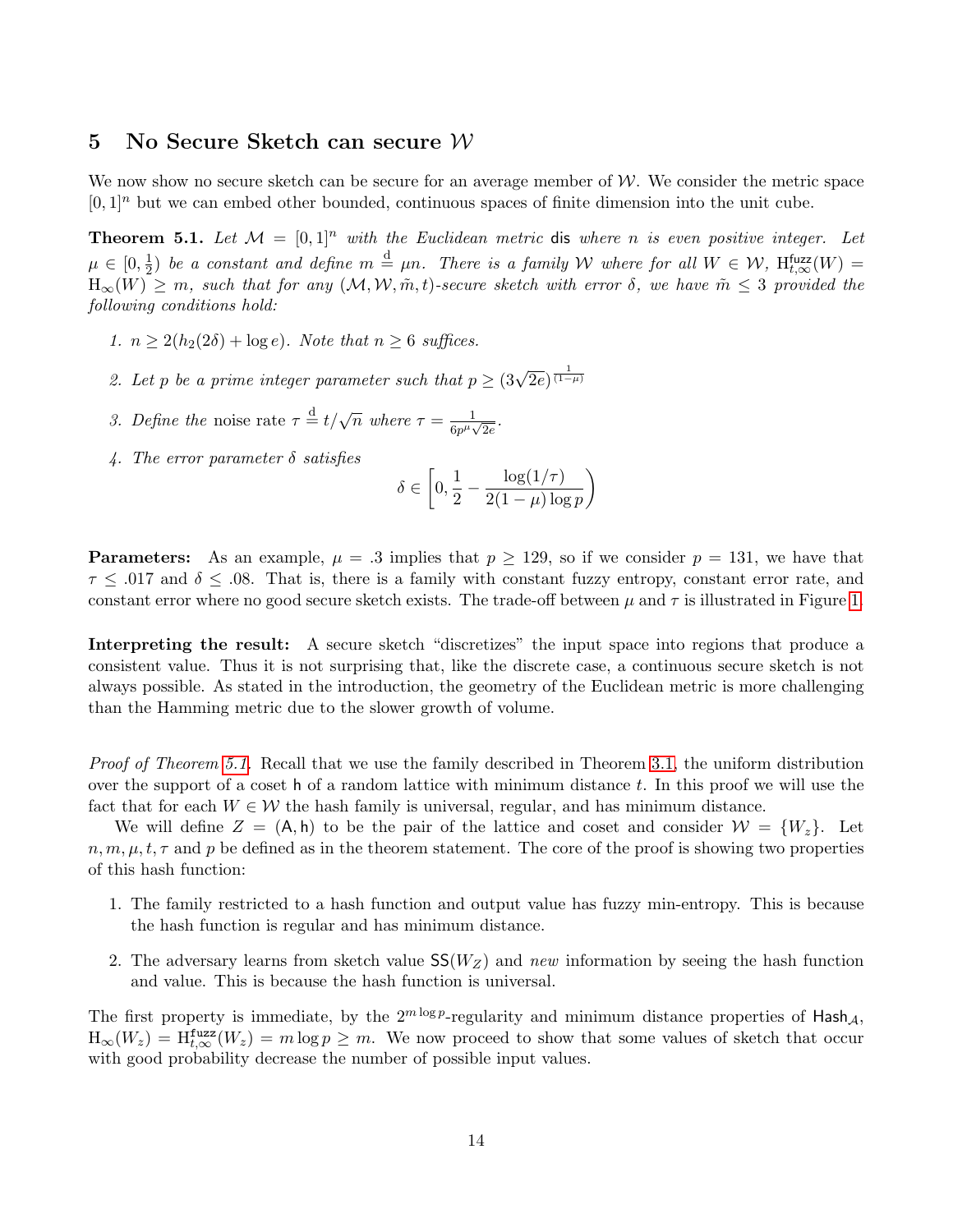<span id="page-14-0"></span>**Lemma 5.2.** Let M denote the Euclidean mod-space  $[0,1]^n$  and  $|B_t|$  denote the volume of a sphere of radius t in M. Suppose (SS, Rec) is a  $(M, W, \tilde{m}, t)$  secure sketch with error  $\delta$ , for some distribution family W over M. Then for every  $v \in \mathcal{M}$  there exists a set GoodSketch<sub>v</sub> such that  $Pr[SS(v) \in \text{GoodSketch}_v] \geq$  $1/2$  and for any fixed ss,

$$
\log|\{v \in \mathcal{M}|\text{ss} \in \text{GoodSketch}_v\}| \leq \frac{h_2(2\delta) - \log|B_t|}{1 - 2\delta},
$$

and, therefore, for any distribution  $D_{\mathcal{M}}$  over  $\mathcal{M}$ ,

$$
\mathrm H_0(D_{\mathcal M}|\mathrm{ss} \in \mathsf{GoodSketch}_{D_{\mathcal M}}) \leq \frac{h_2(2\delta)-\log |B_t|}{1-2\delta}\,.
$$

*Proof.* For any  $v \in M$ , define  $\mathsf{Neigh}_t(v)$  be the uniform distribution on the ball of radius t around v and let

$$
\text{GoodSketch}_{v} = \{\text{ss}|\Pr_{v' \leftarrow \text{Neigh}_{t}(v)}[\text{Rec}(v', ss) \neq v] \leq 2\delta]\}.
$$

We prove the lemma by showing two propositions. The first is a simple application of the Markov inequality shown by Fuller et al. [\[FRS16,](#page-19-7) Proposition D.2]

**Proposition 5.3.** For  $v \in \mathcal{M}$ , Pr $[SS(v) \in GoodSketch_v] \ge 1/2$ .

To finish the proof of Lemma [5.2,](#page-14-0) we show that the set  $\{v \in \mathcal{M} | ss \in \text{GoodSketch}_v\}$  forms an errorcorrecting code and bound the size of the code.

**Definition 5.4.** We say that a set C is an  $(t, \delta)$ -Shannon code if there exists a (possibly randomized) function Decode such that for all  $c \in C$ ,

$$
\Pr_{c' \leftarrow \mathsf{Neigh}_t(c)}[\mathsf{Decode}(c') \neq c] \leq \delta.
$$

The set  $\{v \in \mathcal{M} | ss \in \text{GoodSketch}_v\}$  forms  $(t, 2\delta)$  Shannon code if we set  $\text{Decode}(y) = \text{Rec}(y, ss)$ . We now bound the size of such a code.

<span id="page-14-1"></span>**Lemma 5.5.** If  $C \subset [0,1]^n$  is a  $(t, \delta)$ -Shannon code for any  $t > 0$ , then  $|C| < \infty$  and

<span id="page-14-2"></span>
$$
\log|C| \le \frac{h_2(\delta) - \log|B_t|}{1 - \delta} \tag{5}
$$

 $\alpha$ 

*Proof of Lemma [5.5.](#page-14-1)* First we show  $|C| < \infty$ . Suppose for contradiction that  $|C| = \infty$ . For any  $\epsilon > 0$ , we can find  $p, q \in C$  such that  $|p - q| < \epsilon$ . Let  $B_t(p), B_t(q)$  be the t-radius balls centered on p, q respectively. Then we can choose  $p, q, \epsilon$  such that  $|B_t(p) \cap B_t(q)| \geq 2\delta$  and  $|p - q| < \epsilon < t$ . Let R be a uniform distribution on  $B_t(p) \cap B_t(q)$ . Clearly

$$
\Pr[\text{dis}(R, p) \le t] \Pr[\text{dis}(R, q) \le t] = 1.
$$

If  $Pr[Decode(R) \neq p] \leq 1/2$ , we necessarily have  $Pr[Decode(R) \neq q] \geq 1/2$ . Without loss of generality assume that  $Pr[Decode(R) \neq q] \geq 1/2$ . Then we have that

$$
\Pr_{c' \leftarrow \mathsf{Neigh}_t(q)}[\mathsf{Decode}(c') \neq c] \ge \Pr_{c' \leftarrow R}[\mathsf{Decode}(c') \neq c] \Pr[c' \in R] > \frac{20}{2} = \delta.
$$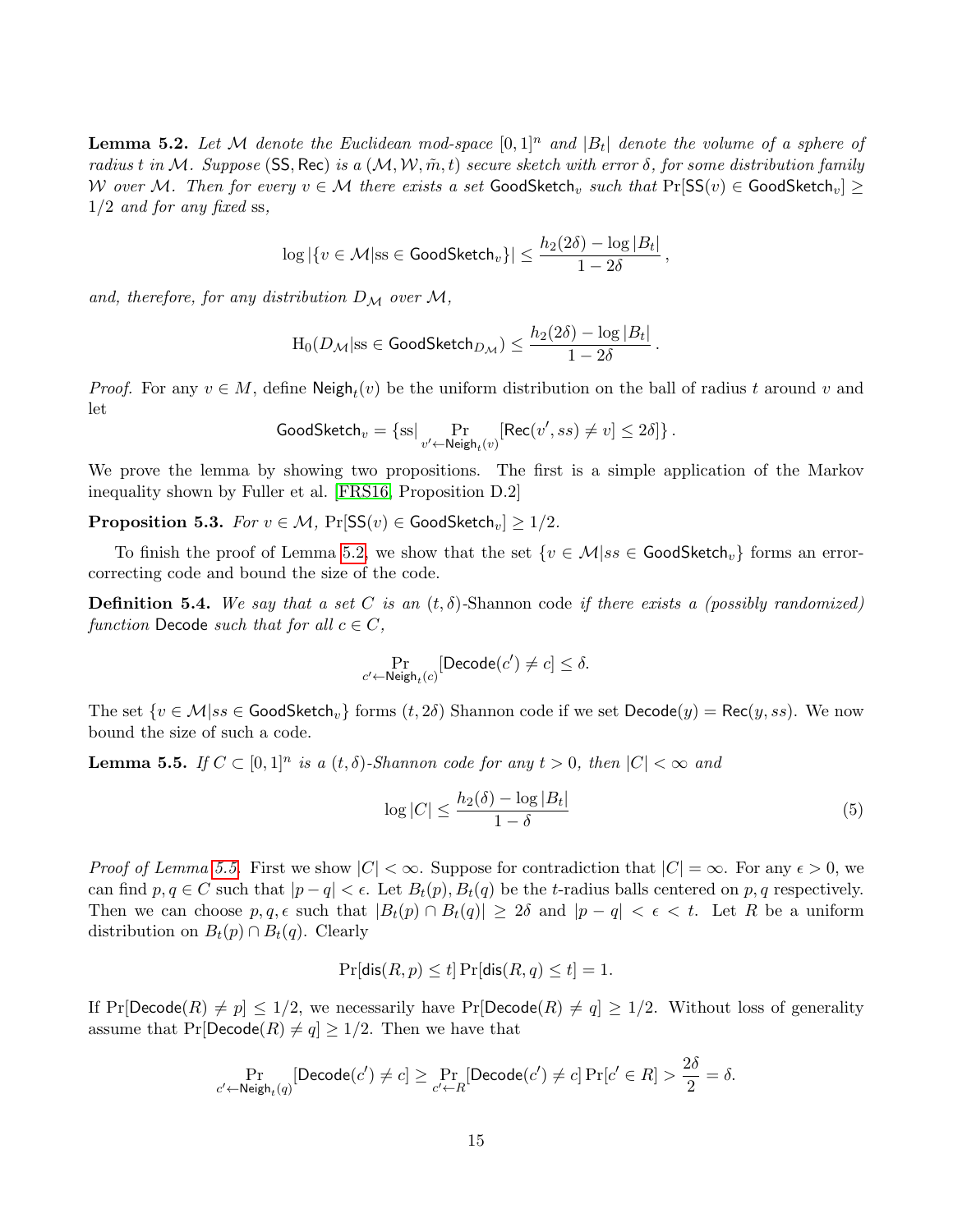By contradiction, we know  $|C| < \infty$ .

This we can assume that C is finite. Let X be a uniform distribution on C and Y a uniform distribution on the t-radius ball centered on X. Here we use a variant of Fano's inequality  $[Fan61]$  when Y is a continuous random variable. This formulation is different from most continuous formulation's of Fano's inequality which point the Euclidean norm of the estimate [\[CD09,](#page-18-9) Lemma 2]. We do not prove this formulation, the proof is the same as the standard discrete formulation of Fano's which only relies on  $\tilde{X}$ and X.

**Lemma 5.6.** Let X be a discrete random variable on  $M$ , Y be a continuous random variable on M with  $\hat{X}(Y)$  a discrete estimator of X based on Y. Then,

$$
H_1(X|\hat{X}) \le h_2(\delta) + \delta(\log|C|).
$$

where  $\delta = \Pr[X \neq \hat{X}].$ 

In particular, we consider the following estimator  $\hat{X}(y)$ , if there exists a single  $x \in C$  such that  $\textsf{dis}(x, y) \leq t$  output x. If there are multiple  $x_i$  such that  $\forall i, \textsf{dis}(x_i, y) \leq t$  then output a random y. Then we have that

$$
H_1(X|\hat{X}) \ge H_0(X|\hat{X}) \ge \log\left(\frac{(|C| * |B_t|)}{|[0,1]^n}\right) = \log|C| + \log|B_t|.
$$

Here the second inequality proceeds by noting that that  $|C| * |B_t|/|[0,1]^n$  measures the thickness of the space and thus the average number of possible points  $x \in C$  within distance t for a uniform point y around a codeword. Thickness is usually used to describe the quality of a covering radius. Here by thickness we simply mean the total volumes of the balls of radius  $t$  divided by the size of the space. Combining these two facts yields that Equation [5.](#page-14-2) This completes the proof of Lemma [5.5.](#page-14-1)  $\Box$ 

Lemma [5.2](#page-14-0) follows from Lemma [5.5.](#page-14-1)

Since the hash is universal, entropy drops further when the adversary learns  $A$ , h. Let M denote the uniform distribution on M and K denote the uniform distribution on K. We first recall that a universal hash function reduces entropy of any distribution with small enough support:

<span id="page-15-0"></span>**Lemma 5.7.** [\[FRS16,](#page-19-7) Lemma B.2] Let L be a distribution. Let  $\{\text{Hash}_{\mathcal{A}}\}_{\mathcal{A}\in\mathcal{K}}$  be a family of  $2^{-a}$ -universal hash functions on the support of L. Assume A is uniform in K and independent of L. Then

$$
\tilde{H}_0(L|\mathcal{A},\mathsf{Hash}_{\mathcal{A}}(L)) < \log(1+|\operatorname{supp}(L)|\cdot 2^{-a}) \leq \max(1,1+H_0(L)-a)\,.
$$

Applying Lemma [5.7](#page-15-0) to Lemma [5.2,](#page-14-0) we get that for any ss,

$$
\tilde{H}_0(\mathsf{M}|\text{ss} \in \mathsf{GoodSketch}_\mathsf{M}, \mathcal{A}, \mathsf{Hash}_{\mathcal{A}}(\mathsf{M}))
$$
\n
$$
< \max\left(1, 2 + \frac{h_2(2\delta) - \log|B_t|}{1 - 2\delta} - (n - m)\log p\right). \tag{6}
$$

 $\Box$ 

We note that  $H_0$  serves as a bound on  $\tilde{H}_{\infty}$  (see [\[FRS16,](#page-19-7) Lemma D.5]). That is,

$$
\begin{aligned} \tilde{H}_{\infty}(\mathsf{M}|\text{ss}\in \text{GoodSketch}_\mathsf{M}, \mathcal{A}, \text{Hash}_\mathcal{A}(\mathsf{M})) \\ < &\max\left(1, 2 + \frac{h_2(2\delta) - \log |B_t|}{1-2\delta} - (n-m)\log p\right)\,. \end{aligned}
$$

We need just two more lemma technical lemmas: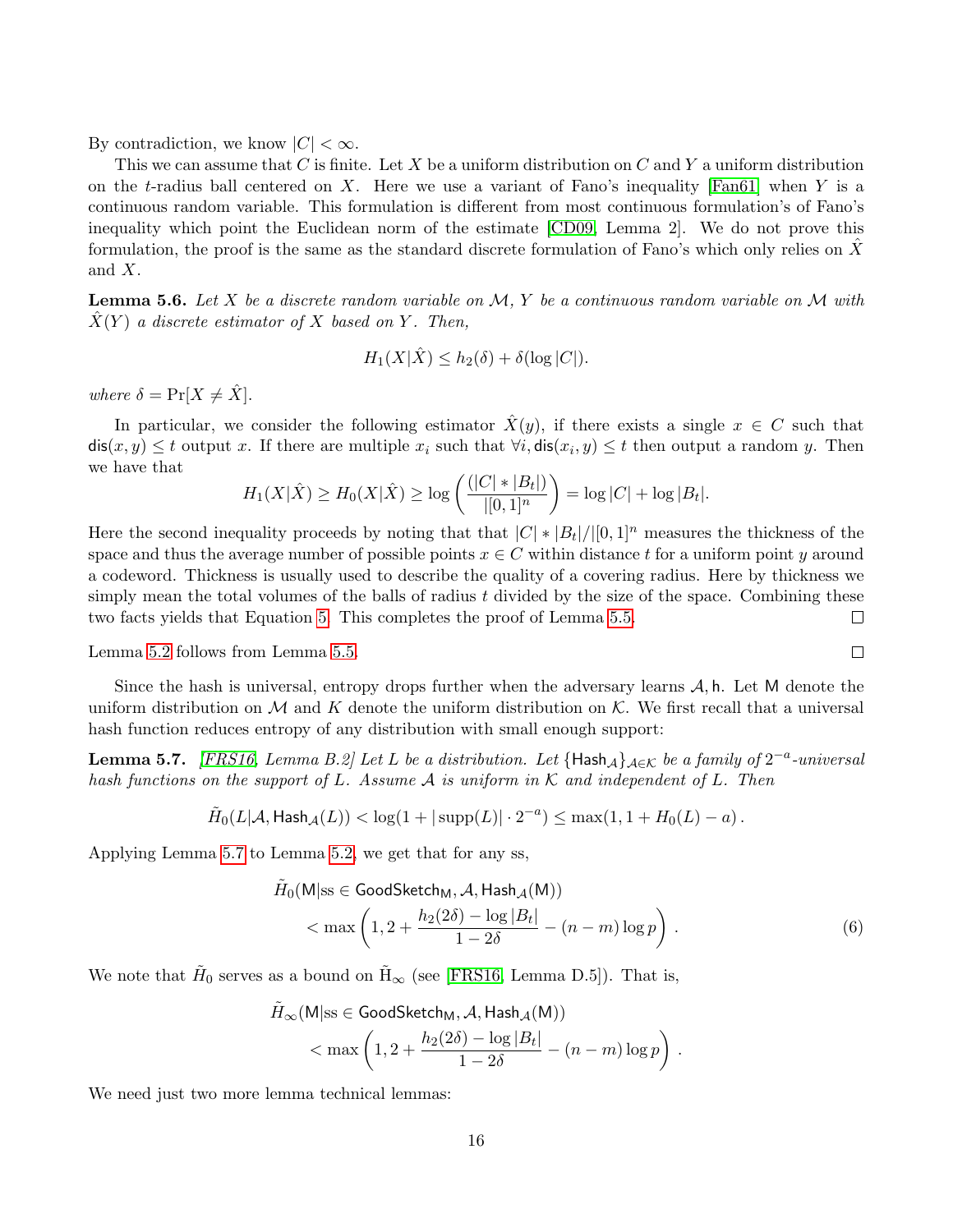**Lemma 5.8.** [\[FRS16,](#page-19-7) Lemma D.6] For any pair of random variables  $(X, Y)$  and event  $\eta$  that is a (possibly randomized) function of  $(X, Y)$ ,  $H_{\infty}(X|\eta, Y) \geq H_{\infty}(X|Y) - \log 1/Pr[\eta].$ 

The second technical lemma bounds the size of ball in the Euclidean space:

**Lemma 5.9.** Let p be a prime such that  $p \geq (3\sqrt{2e})^{1/(1-\mu)}$  then

<span id="page-16-1"></span><span id="page-16-0"></span>
$$
\alpha \stackrel{d}{=} \frac{h_2(2\delta) - \log |B_t|}{1 - 2\delta} - (1 - \mu)n \log p \le 0.
$$

Proof. Due to Lemma [2.1](#page-4-2) and Stirling's formula, we have that

$$
\alpha = \frac{h_2(2\delta) - \log|B_t|}{1 - 2\delta} - (1 - \mu)n \log p
$$
  
\n
$$
\leq \frac{h_2(2\delta) + n + \log((n/2)!) - n/2 \log \pi - n \log t}{1 - 2\delta} - (1 - \mu)n \log p
$$
  
\n
$$
\leq \frac{h_2(2\delta) + n(1 - \frac{\log \pi}{2}) + \log e(n/2)^{n/2 + 1/2} e^{-n/2} - n \log t}{1 - 2\delta} - (1 - \mu)n \log p
$$
  
\n
$$
= \frac{h_2(2\delta) + \log e + n(1 - \frac{\log \pi}{2} - \frac{\log e}{2}) + \log(n/2)^{n/2 + 1/2} - n \log t}{1 - 2\delta} - (1 - \mu)n \log p
$$
 (7)

$$
\leq \frac{h_2(2\delta) + \log e + \frac{n}{2}\log\frac{n}{2} - n\log t}{1 - 2\delta} - (1 - \mu)n\log p \tag{8}
$$

<span id="page-16-3"></span><span id="page-16-2"></span>
$$
= \frac{h_2(2\delta) + \log e + n \log \frac{(n/2)^{1/2}}{\tau \sqrt{n}}}{1 - 2\delta} - (1 - \mu)n \log p
$$
  
\n
$$
= \frac{h_2(2\delta) + \log e + n \log \frac{1}{\sqrt{2\tau}}}{1 - 2\delta} - (1 - \mu)n \log p
$$
  
\n
$$
\leq \frac{n \log \frac{1}{\tau}}{1 - 2\delta} - \frac{(1 - 2\delta)(1 - \mu)n \log p}{1 - 2\delta}
$$
  
\n
$$
\leq \frac{n \log \frac{1}{\tau}}{1 - 2\delta} - \frac{\frac{\log(1/(\tau))}{(1 - \mu)\log p}(1 - \mu)n \log p}{1 - 2\delta}
$$
  
\n
$$
\leq \frac{n \log \frac{1}{\tau}}{1 - 2\delta} - \frac{n \log \frac{1}{\tau}}{(1 - 2\delta)} = 0
$$
  
\n(10)

Where Equation [8](#page-16-0) follows from Equation [7](#page-16-1) as  $n(1 - \log \pi/2 - \log e/2) + 1/2 \log n/2 \leq 0$  for all even positive integers. Equation [9](#page-16-2) follows by the fact that  $n \ge 2(h_2(2\delta) + \log e)$  by assumption. Equation [10](#page-16-3) follows by the assumption on  $\delta$ .  $\Box$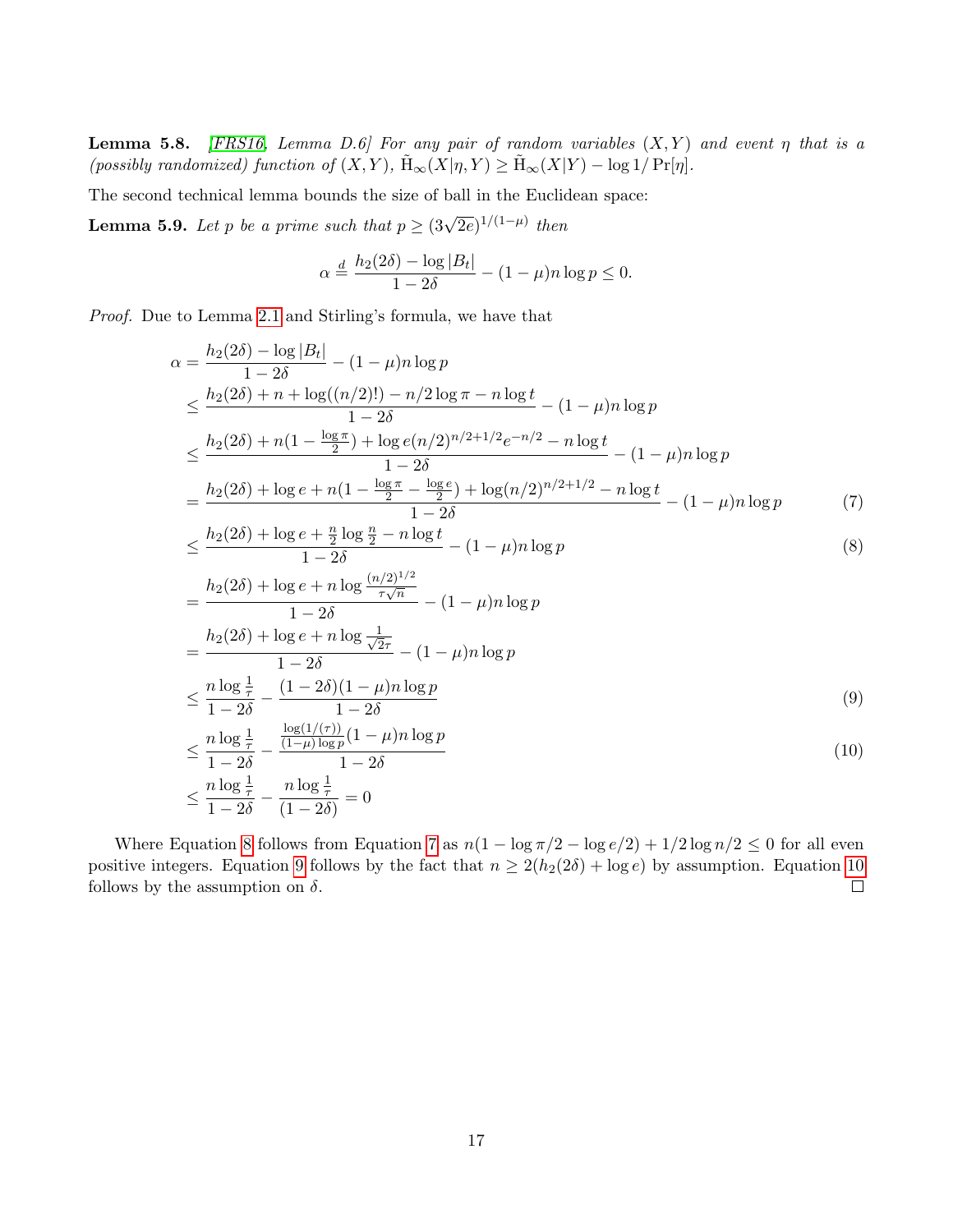Putting these facts together allows us to conclude the theorem statement:

$$
\tilde{H}_{\infty}(W_{Z}|Z, SS(W_{Z})) = \tilde{H}_{\infty}(M|SS(M), \mathcal{A}, \text{Hash}_{\mathcal{A}}(M))
$$
\n
$$
\leq \log \frac{1}{\Pr[SS(M) \in \text{GoodSketch}_{M}]} + \tilde{H}_{\infty}(M|ss \text{ s.t. } ss = SS(M) \text{ and } ss \in \text{GoodSketch}_{M}, \mathcal{A}, \text{Hash}_{\mathcal{A}}(M))
$$
\n
$$
\leq \log \frac{1}{\Pr[SS(M) \in \text{GoodSketch}_{M}]} + \tilde{H}_{0}(M|ss \text{ s.t. } ss = SS(M) \text{ and } ss \in \text{GoodSketch}_{M}, \mathcal{A}, \text{Hash}_{\mathcal{A}}(M))
$$
\n
$$
< \log \frac{1}{\Pr[SS(M) \in \text{GoodSketch}_{M}]} + \max \left(1, 2 + \frac{h_{2}(2\delta) - \log|B_{t}|}{1 - 2\delta} - m \log p\right)
$$
\n
$$
< \log 2 + \max \left(1, 2 + \frac{h_{2}(2\delta) - \log|B_{t}|}{1 - 2\delta} - m \log p\right)
$$
\n
$$
\leq \log 2 + \max \left(1, 2 + \frac{h_{2}(2\delta) - \log|B_{t}|}{1 - 2\delta} - (1 - \mu) n \log p\right)
$$
\n
$$
\leq \log 2 + \max(1, 2)
$$
\n
$$
\leq 3
$$

This completes the proof of Theorem [5.1.](#page-13-0)

## 6 Conclusion

Our two results show that model inaccuracy may be a major hurdle to constructing a continuous source fuzzy extractor. There are three ways to overcome our results:

- 1. Our results use distributions W that have fuzzy min-entropy at most .5n and algorithms that Cur results use distributions W that have ruzzy inh-entropy at most  $\beta n$  and algorithms that correct  $t \approx .07\sqrt{n}$  errors (see Figure [1\)](#page-12-0). One may be able to avoid these results when more fuzzy min-entropy is present or less error tolerance is required.
- 2. One could use properties of a distribution beyond (fuzzy) min-entropy. For example, Li et al. [\[LSM06\]](#page-20-9) assumed that dimensions were independently distributed.
- 3. Some discrete fuzzy extractors provide computational security [\[FMR13,](#page-19-12) [CFP](#page-18-4)+16, [HRvD](#page-19-13)+17, [ACEK17,](#page-18-10) [ABC](#page-18-11)+18, [WLH18,](#page-21-1) [WL18\]](#page-21-2). One could provide computational security instead of informationtheoretic security. We are not aware of any prior continuous-source fuzzy extractors that argue computational security.

For secure sketches we considered the metric space  $[0, 1]^n$ . Our results can be extended to other bounded subsets of  $\mathbb{R}^n$ . Our fuzzy extractor result instead considers  $(\mathbb{R}/\mathbb{Z})^n$ . This is due to a technical limitation of the proof technique. We show that the volume of the interior of  $Q_{\text{key}}$  is smaller than the volume of  $Q_{\text{key}}$ . Roughly, maximum security drops by a factor proportional to the ratio between these volumes. To get a  $o(n)$  bound on key length this ratio must be exponential in the dimension n. In the metric space  $[0,1]^n$  most parts of  $Q_{\text{key}}$  can be on a boundary of the unit cube. In the worst case these objects can be 1-dimension so their interior volume is only a constant factor smaller than their total volume.

We consider this to be an artifact of working with the unit cube. If a fuzzy extractor only secures points on the boundary then the data does not simultaneously vary in  $n$  dimensions. Since extraneous dimensions

 $\Box$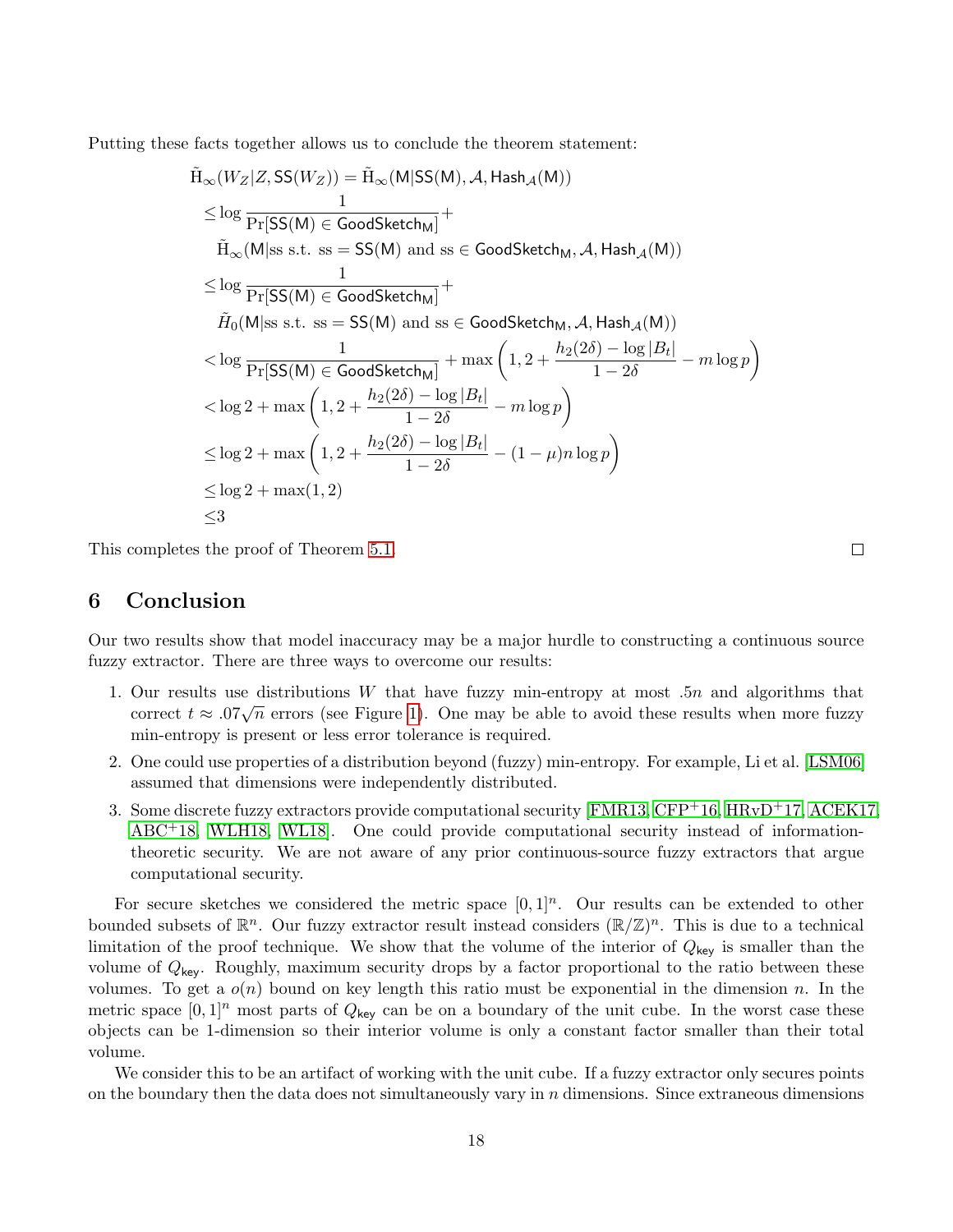complicate error-correction, a system designer would first reduce dimensionality (see for example [\[LPV11\]](#page-20-13)) to find a representation that varies across all dimensions. This transformed distribution would be used for stable key derivation. In the "mod" space there are no boundary points, the entire region is " $n$ dimensional."

## References

<span id="page-18-11"></span><span id="page-18-10"></span><span id="page-18-9"></span><span id="page-18-8"></span><span id="page-18-7"></span><span id="page-18-6"></span><span id="page-18-5"></span><span id="page-18-4"></span><span id="page-18-3"></span><span id="page-18-2"></span><span id="page-18-1"></span><span id="page-18-0"></span>

| $[ABC+18]$ | Quentin Alamélou, Paul-Edmond Berthier, Chloé Cachet, Stéphane Cauchie, Benjamin<br>Fuller, Philippe Gaborit, and Sailesh Simhadri. Pseudoentropic isometries: A new frame-<br>work for fuzzy extractor reusability. In AsiaCCS, 2018.                  |
|------------|---------------------------------------------------------------------------------------------------------------------------------------------------------------------------------------------------------------------------------------------------------|
| [AC93]     | Rudolf Ahlswede and Imre Csiszár. Common randomness in information theory and<br>cryptography - I: secret sharing. IEEE Transactions on Information Theory, $39(4):1121-$<br>1132, 1993.                                                                |
| [ACEK17]   | Daniel Apon, Chongwon Cho, Karim Eldefrawy, and Jonathan Katz. Efficient, reusable<br>fuzzy extractors from LWE. In International Conference on Cyber Security Cryptography<br>and Machine Learning, pages 1–18. Springer, 2017.                        |
| $[AMS+11]$ | Frederik Armknecht, Roel Maes, Ahmad-Reza Sadeghi, Francois-Xavier Standaert, and<br>Christian Wachsmann. A formalization of the security features of physical functions. In<br>2011 IEEE Symposium on Security and Privacy, pages 397-412. IEEE, 2011. |
| [BBR88]    | Charles H. Bennett, Gilles Brassard, and Jean-Marc Robert. Privacy amplification by<br>public discussion. <i>SIAM Journal on Computing</i> , $17(2):210-229$ , 1988.                                                                                    |
| [BDHV07]   | Ileana Buhan, Jeroen Doumen, Pieter Hartel, and Raymond Veldhuis. Fuzzy extractors<br>for continuous distributions. In Proceedings of the 2nd ACM symposium on Information,<br>computer and communications security, pages 353-355. ACM, 2007.          |
| [BS00]     | Sacha Brostoff and M.Angela Sasse. Are passfaces more usable than passwords?: A field<br>trial investigation. People and Computers, pages 405–424, 2000.                                                                                                |
| [CD09]     | Giacomo Como and Munther Dahleh. Lower bounds on the estimation error in problems<br>of distributed computation. In <i>Information Theory and Applications Workshop</i> , 2009,<br>pages 70–76. IEEE, 2009.                                             |
| $[CFP+16]$ | Ran Canetti, Benjamin Fuller, Omer Paneth, Leonid Reyzin, and Adam Smith. Reusable<br>fuzzy extractors for low-entropy distributions. In Advances in Cryptology-EUROCRYPT,<br>pages 117–146. Springer, 2016.                                            |
| [CK78]     | Imre Csiszár and János Körner. Broadcast channels with confidential messages. IEEE<br>Transactions on Information Theory, 24(3):339-348, 1978.                                                                                                          |
| [CS13]     | John Horton Conway and Neil James Alexander Sloane. Sphere packings, lattices and<br><i>groups</i> , volume 290. Springer Science & Business Media, 2013.                                                                                               |
| [CW79]     | Larry Carter and Mark N. Wegman. Universal classes of hash functions. J. Comput.<br><i>Syst. Sci.</i> , $18(2):143-154$ , 1979.                                                                                                                         |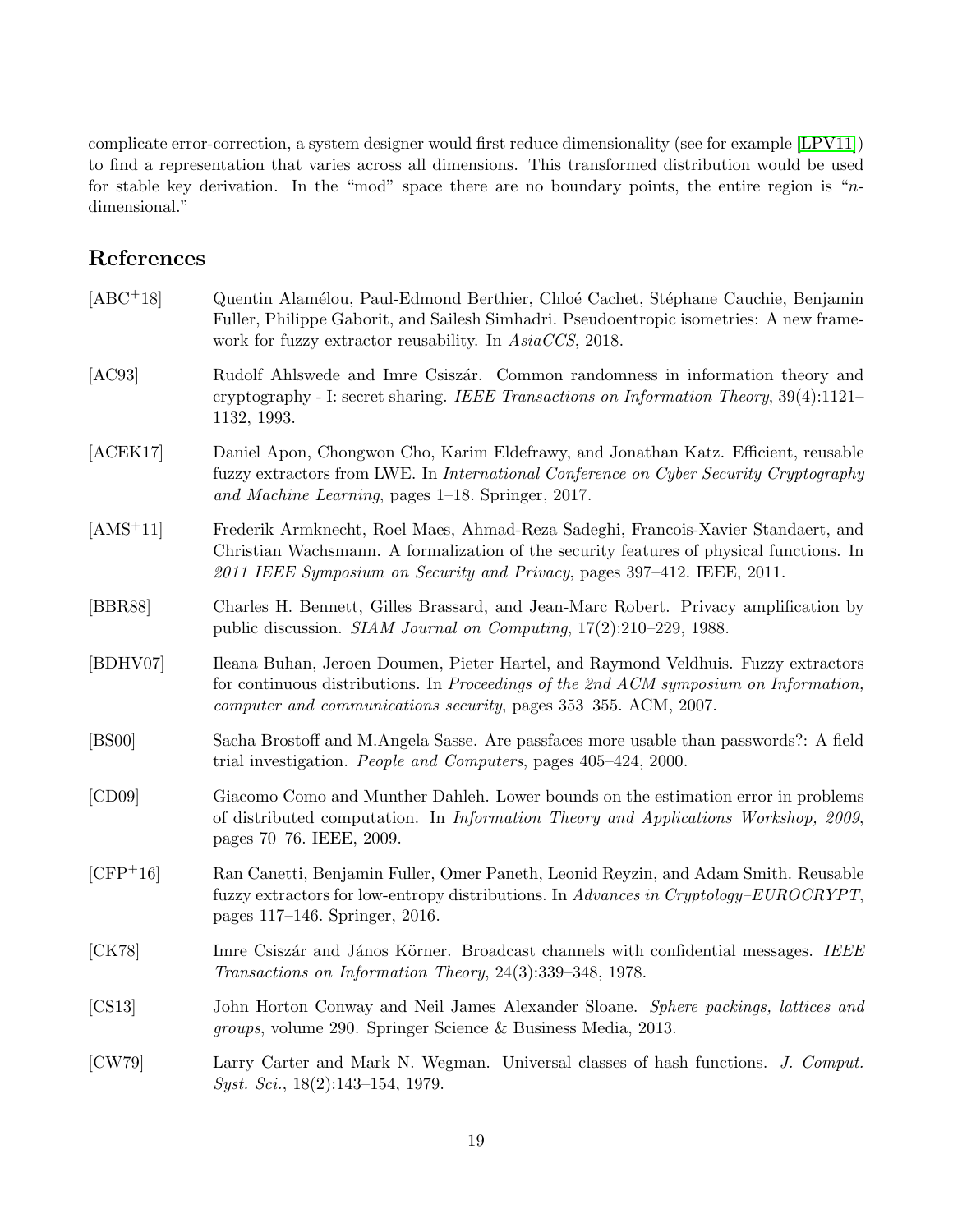<span id="page-19-13"></span><span id="page-19-12"></span><span id="page-19-11"></span><span id="page-19-10"></span><span id="page-19-9"></span><span id="page-19-8"></span><span id="page-19-7"></span><span id="page-19-6"></span><span id="page-19-5"></span><span id="page-19-4"></span><span id="page-19-3"></span><span id="page-19-2"></span><span id="page-19-1"></span><span id="page-19-0"></span>

| [Dau04]     | John Daugman. How iris recognition works. Circuits and Systems for Video Technology,<br>IEEE Transactions on, $14(1):21 - 30$ , January 2004.                                                                                                                                                                                                                |
|-------------|--------------------------------------------------------------------------------------------------------------------------------------------------------------------------------------------------------------------------------------------------------------------------------------------------------------------------------------------------------------|
| [DSSV15]    | Jeroen Delvaux, Dawu Gu, Dries Schellekens, and Ingrid Verbauwhede. Helper data<br>algorithms for puf-based key generation: Overview and analysis. IEEE Transactions on<br>Computer-Aided Design of Integrated Circuits and Systems, 34(6):889-902, 2015.                                                                                                    |
| [DORS08]    | Yevgeniy Dodis, Rafail Ostrovsky, Leonid Reyzin, and Adam Smith. Fuzzy extractors:<br>How to generate strong keys from biometrics and other noisy data. SIAM Journal on<br>Computing, 38(1):97-139, 2008.                                                                                                                                                    |
| [EHMS00]    | Carl Ellison, Chris Hall, Randy Milbert, and Bruce Schneier. Protecting secret keys with<br>personal entropy. Future Generation Computer Systems, 16(4):311-318, 2000.                                                                                                                                                                                       |
| [ELZ05]     | Uri Erez, Simon Litsyn, and Ram Zamir. Lattices which are good for (almost) everything.<br>IEEE Transactions on Information Theory, 51(10):3401-3416, 2005.                                                                                                                                                                                                  |
| [Fan61]     | R.M. Fano. Transmission of Information: A Statistical Theory of Communications. MIT<br>Press Classics. M.I.T. Press, 1961.                                                                                                                                                                                                                                   |
| [FMR13]     | Benjamin Fuller, Xianrui Meng, and Leonid Reyzin. Computational fuzzy extractors. In<br>Advances in Cryptology-ASIACRYPT, pages 174-193. Springer, 2013.                                                                                                                                                                                                     |
| [FRS16]     | Benjamin Fuller, Leonid Reyzin, and Adam Smith. When are fuzzy extractors possible?<br>In Advances in Cryptology-ASIACRYPT, pages 277-306. Springer, 2016.                                                                                                                                                                                                   |
| [GCVDD02]   | Blaise Gassend, Dwaine Clarke, Marten Van Dijk, and Srinivas Devadas. Silicon phys-<br>ical random functions. In Proceedings of the 9th ACM conference on Computer and<br>communications security, pages 148-160. ACM, 2002.                                                                                                                                 |
| [Gur10]     | Venkatesan Guruswami. Introduction to coding theory - lecture 2: Gilbert-Varshamov<br>bound. University Lecture, 2010.                                                                                                                                                                                                                                       |
| $[HRvD+17]$ | Charles Herder, Ling Ren, Marten van Dijk, Meng-Day Mandel Yu, and Srinivas De-<br>vadas. Trapdoor computational fuzzy extractors and stateless cryptographically-secure<br>physical unclonable functions. IEEE Transactions on Dependable and Secure Computing,<br>$14(1):65-82, 2017.$                                                                     |
| [HTW14]     | Masahito Hayashi, Himanshu Tyagi, and Shun Watanabe. Secret key agreement: Gen-<br>eral capacity and second-order asymptotics. In 2014 IEEE International Symposium on<br>Information Theory, pages 1136–1140. IEEE, 2014.                                                                                                                                   |
| $[KKR+12]$  | Stefan Katzenbeisser, Ünal Kocabaş, Vladimir Rožić, Ahmad-Reza Sadeghi, Ingrid Ver-<br>bauwhede, and Christian Wachsmann. Pufs: Myth, fact or busted? a security evaluation<br>of physically unclonable functions (pufs) cast in silicon. In <i>International Workshop on</i><br>Cryptographic Hardware and Embedded Systems, pages 283–301. Springer, 2012. |
| [KLRW14]    | Patrick Koeberl, Jiangtao Li, Anand Rajan, and Wei Wu. Entropy loss in PUF-based<br>key generation schemes: The repetition code pitfall. In <i>Hardware-Oriented Security and</i><br>Trust (HOST), 2014 IEEE International Symposium on, pages 44-49. IEEE, 2014.                                                                                            |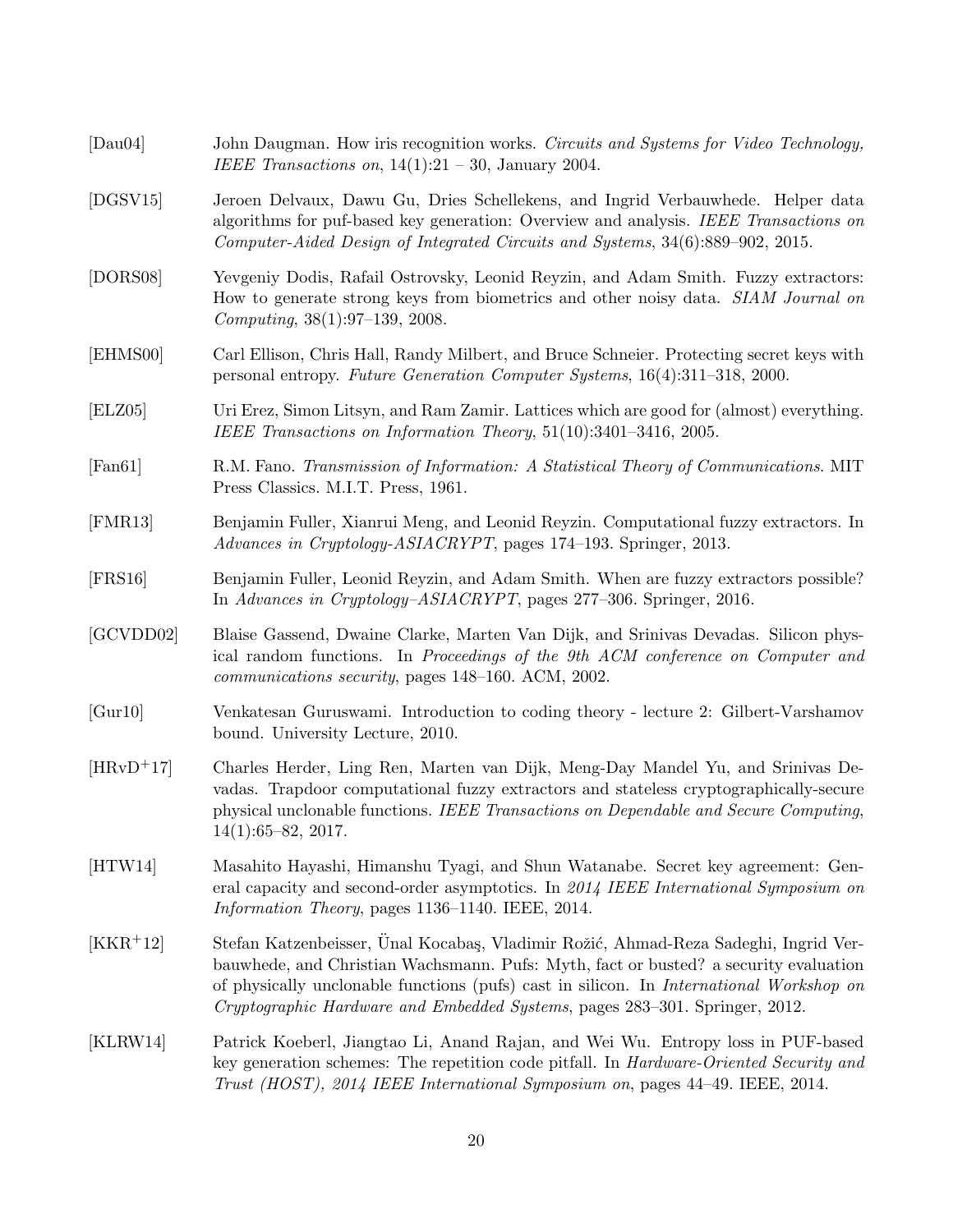- <span id="page-20-13"></span>[LPV11] Haiping Lu, Konstantinos N Plataniotis, and Anastasios N Venetsanopoulos. A survey of multilinear subspace learning for tensor data. Pattern Recognition,  $44(7)$ :1540–1551, 2011.
- <span id="page-20-9"></span>[LSM06] Qiming Li, Yagiz Sutcu, and Nasir Memon. Secure sketch for biometric templates. In Advances in Cryptology – ASIACRYPT, pages 99–113. Springer, 2006.
- <span id="page-20-10"></span>[Mau93] Ueli M. Maurer. Secret key agreement by public discussion from common information. IEEE Transactions on Information Theory, 39(3):733–742, 1993.
- <span id="page-20-0"></span>[MG09] Rene Mayrhofer and Hans Gellersen. Shake well before use: Intuitive and secure pairing of mobile devices. IEEE Transactions on Mobile Computing, 8(6):792–806, 2009.
- <span id="page-20-6"></span>[MvdLvdSW15] Roel Maes, Vincent van der Leest, Erik van der Sluis, and Frans Willems. Secure key generation from biased pufs. In International Workshop on Cryptographic Hardware and Embedded Systems, pages 517–534. Springer, 2015.
- <span id="page-20-4"></span>[NZ93] Noam Nisan and David Zuckerman. Randomness is linear in space. Journal of Computer and System Sciences, pages 43–52, 1993.
- <span id="page-20-1"></span>[PRTG02] Ravikanth Pappu, Ben Recht, Jason Taylor, and Neil Gershenfeld. Physical one-way functions. Science, 297(5589):2026–2030, 2002.
- <span id="page-20-11"></span>[RW05] Renato Renner and Stefan Wolf. Simple and tight bounds for information reconciliation and privacy amplification. In Bimal K. Roy, editor, Advances in Cryptology - ASIACRYPT, volume 3788 of LNCS, pages 199–216. Springer, 2005.
- <span id="page-20-2"></span>[SD07] G. Edward Suh and Srinivas Devadas. Physical unclonable functions for device authentication and secret key generation. In Proceedings of the 44th annual Design Automation Conference, pages 9–14. ACM, 2007.
- <span id="page-20-5"></span>[SFIC14] Merrielle Spain, Benjamin Fuller, Kyle Ingols, and Robert Cunningham. Robust keys from physical unclonable functions. In 2014 IEEE International Symposium on Hardware-Oriented Security and Trust (HOST), pages 88–92. IEEE, 2014.
- <span id="page-20-3"></span>[TSS+06] Pim Tuyls, Geert Jan Schrijen, Boris Skoric, Jan van Geloven, Nynke Verhaegh, and Rob Wolters. Read-proof hardware from protective coatings. In Louis Goubin and Mitsuru Matsui, editors, Cryptographic Hardware and Embedded Systems - CHES 2006, volume 4249 of Lecture Notes in Computer Science, pages 369–383. Springer, 2006.
- <span id="page-20-12"></span>[TW15] Himanshu Tyagi and Shun Watanabe. Converses for secret key agreement and secure computing. IEEE Transactions on Information Theory, 61(9):4809–4827, 2015.
- <span id="page-20-8"></span>[VTO+10] Evgeny A Verbitskiy, Pim Tuyls, Chibuzo Obi, Berry Schoenmakers, and Boris Skoric. Key extraction from general nondiscrete signals. IEEE Transactions on Information Forensics and Security, 5(2):269–279, 2010.
- <span id="page-20-7"></span>[WCD+17] Joanne Woodage, Rahul Chatterjee, Yevgeniy Dodis, Ari Juels, and Thomas Ristenpart. A new distribution-sensitive secure sketch and popularity-proportional hashing. In Advances in Cryptology – CRYPTO, pages 682–710. Springer, 2017.